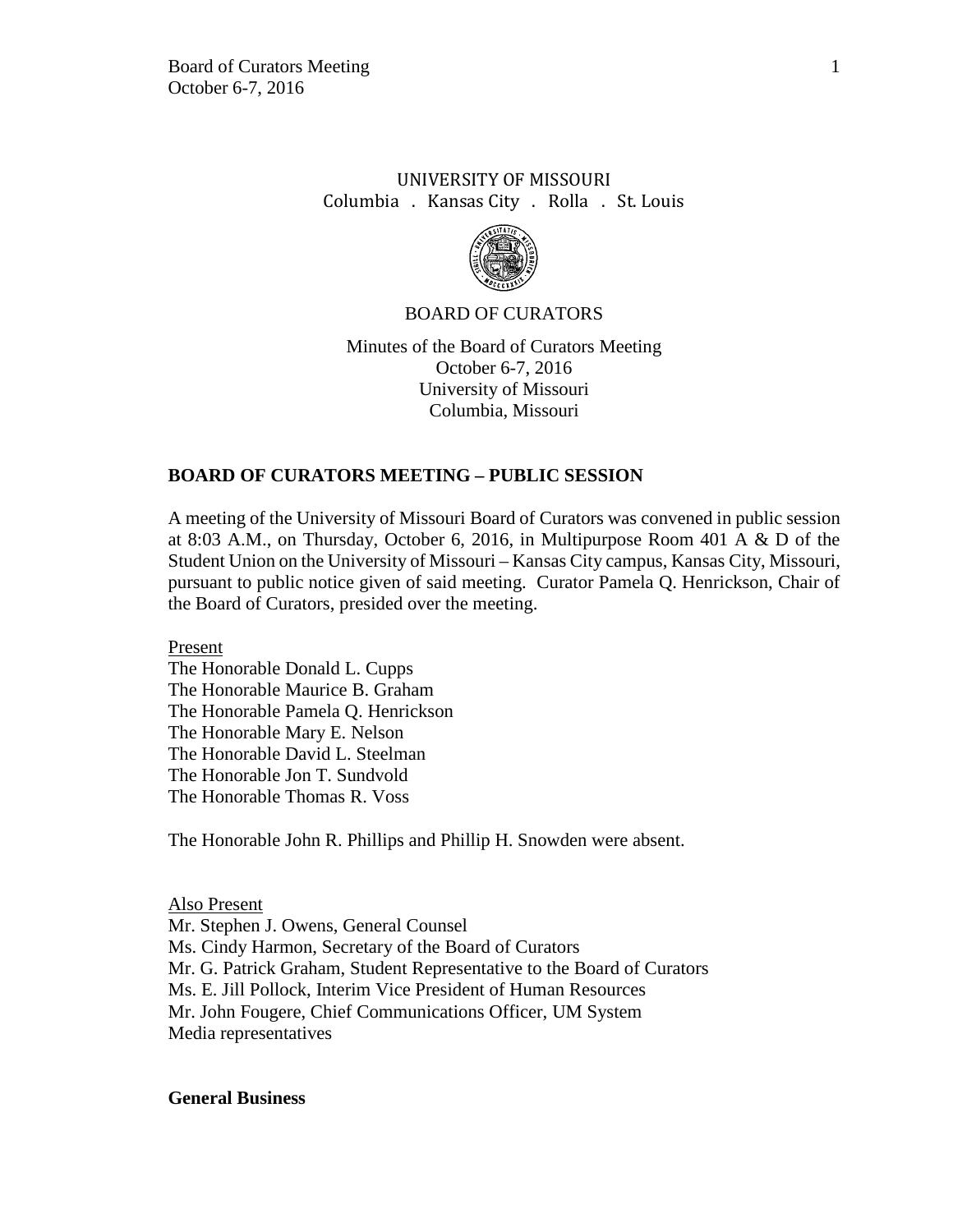## Resolution for Executive Session of the Board of Curators Meeting

It was moved by Curator Graham and seconded by Curator Voss, that there shall be an executive session with a closed record and closed vote of the Board of Curators meeting October 6-7, 2016 for consideration of:

- **Section 610.021(1), RSMo**, relating to matters identified in that provision, which include legal actions, causes of action or litigation, and confidential or privileged communications with counsel; and
- **Section 610.021(2), RSMo,** relating to matters identified in that provision, which include leasing, purchase, or sale of real estate; and
- **Section 610.021(3), RSMo**, relating to matters identified in that provision, which include hiring, firing, disciplining, or promoting of particular employees; and
- **Section 610.021(12), RSMo,** relating to matters identified in that provision, which include sealed bids and related documents and sealed proposals and related documents or documents related to a negotiated contract; and
- **Section 610.021 (13), RSMo**, relating to matters identified in that provision, which include individually identifiable personnel records, performance ratings, or records pertaining to employees or applicants for employment.

Roll call vote of the Board:

Curator Cupps voted yes. Curator Graham voted yes. Curator Henrickson voted yes. Curator Nelson voted yes. Curator Phillips was absent for vote. Curator Snowden was absent for vote. Curator Steelman voted yes. Curator Sundvold voted yes. Curator Voss voted yes.

The motion carried.

#### **Board of Curators Meeting – Executive Session**

A meeting of the University of Missouri Board of Curators was convened in executive session at 8:15 A.M., on Thursday, October 6, 2016, in the Room 402 of the Student Union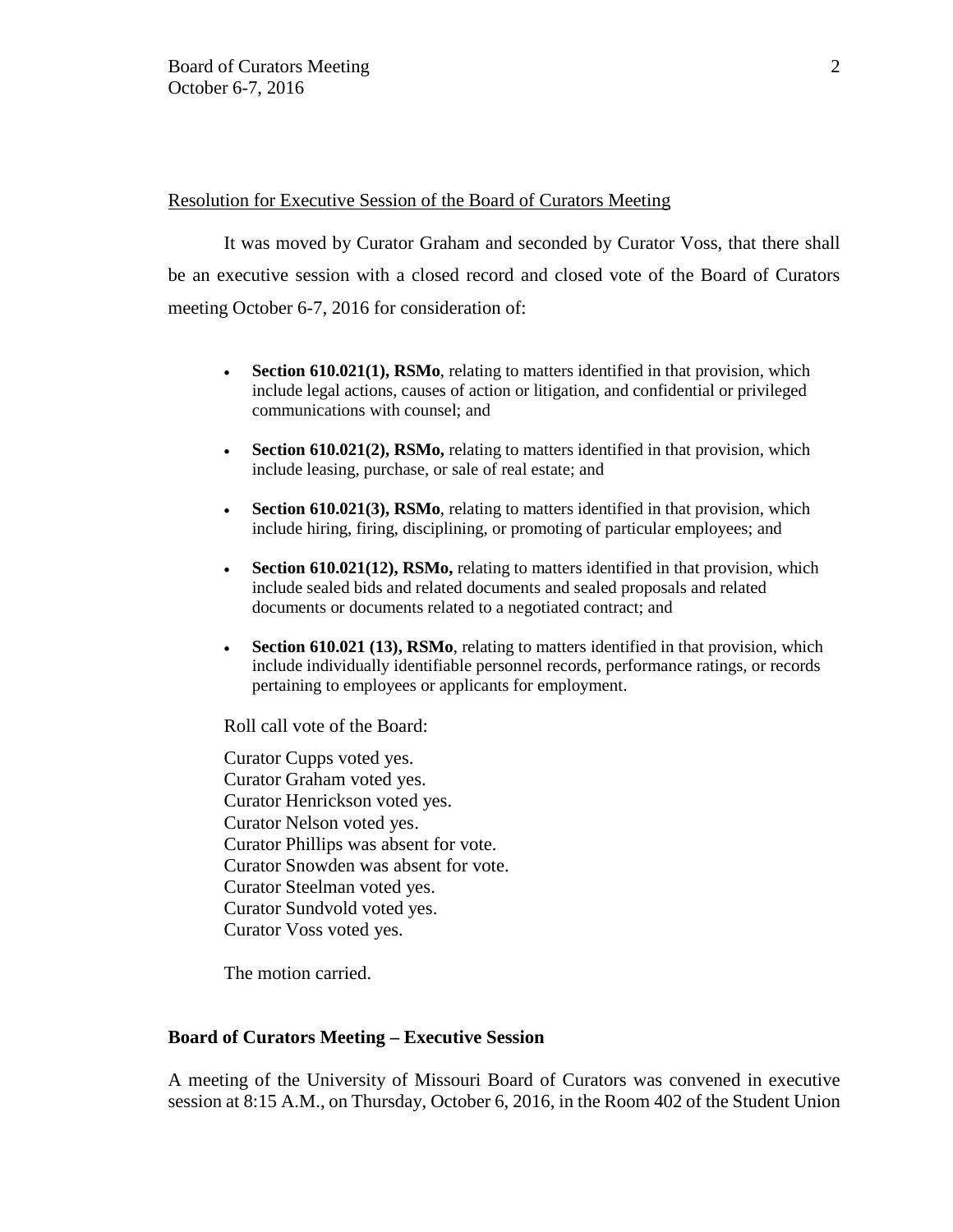on the University of Missouri – Kansas City campus, Kansas City, Missouri, pursuant to public notice given of said meeting. Curator Pamela Q. Henrickson, Chair of the Board of Curators, presided over the meeting.

## Present

The Honorable Donald L. Cupps The Honorable Maurice B. Graham The Honorable Pamela Q. Henrickson The Honorable Mary E. Nelson The Honorable John R. Phillips The Honorable Phillip H. Snowden The Honorable David L. Steelman The Honorable Jon T. Sundvold The Honorable Thomas R. Voss

#### Also Present

Mr. Stephen J. Owens, General Counsel Ms. Cindy S. Harmon, Secretary of the Board of Curators Mr. G. Patrick Graham, Student Representative to the Board of Curators Ms. E. Jill Pollock, Interim Vice President for Human Resources Mr. Tim McIntosh, Human Resources, UM System Mr. John Isaacson, Isaacson, Miller Mr. Bud Moseley, Isaacson, Miller

# **General Business – Executive Session**

UM System Presidential Search Candidate Discussion – no action taken by the Board.

The executive session of the Board of Curators meeting recessed at 11:05 am.

**12:00 – 1:00 PM Luncheon by invitation for the Board of Curators, Interim President, University of Missouri-Kansas City Chancellor and University of Missouri-Kansas City Student Leaders** Room 302, Student Union

# **1:15 PM Public Session**

## **General Business**

Review of Consent Agenda –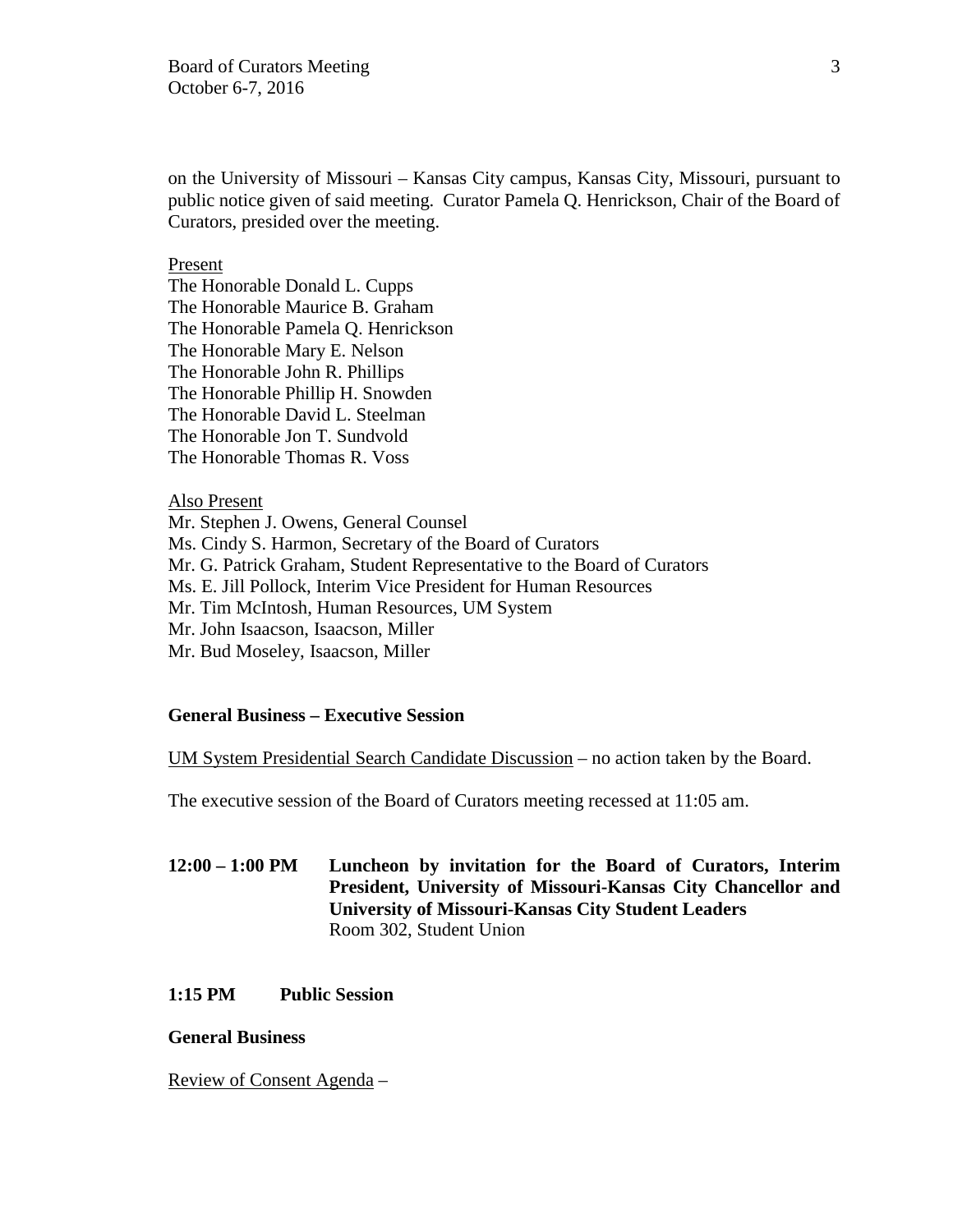Curator Snowden requested #7, Sole Source, Ambulance Purchase for MU Health Care, be removed from the Consent Agenda for further discussion.

Curator Phillips requested #13, Project Approval, East Campus Plant Growth Facilities Complex – Phase One, MU, be removed from the Consent Agenda for further discussion.

The Board of Curators standing committees met from 1:16 P.M. until 4:30 P.M. on Thursday, October 6, 2016.

#### **Academic, Student and External Affairs Committee**

Curator Snowden provided time for discussion of committee business.

Information University Relations Report – presented by Vice President Knorr (slides on file)

New Degree Program, Bachelor of Health Science in Public Health, MU – presented by Senior Associate Vice President Graham (information on file)

It was recommended by Interim Vice President Robert W. Schwartz, endorsed by

Interim President Michael A. Middleton, recommended by the Academic, Student and

External Affairs Committee, moved by Curator Nelson, seconded by Curator Cupps, that

the following action by approved:

that the University of Missouri, Columbia be authorized to submit the attached proposal (as on file with the minutes of this meeting) for a Bachelor of Health Science in Public Health to the Coordinating Board for Higher Education for approval.

Roll call vote of Board:

Curator Cupps voted yes. Curator Graham voted yes. Curator Henrickson voted yes. Curator Nelson voted yes. Curator Phillips voted yes. Curator Snowden voted yes. Curator Steelman voted yes. Curator Sundvold voted yes. Curator Voss voted yes.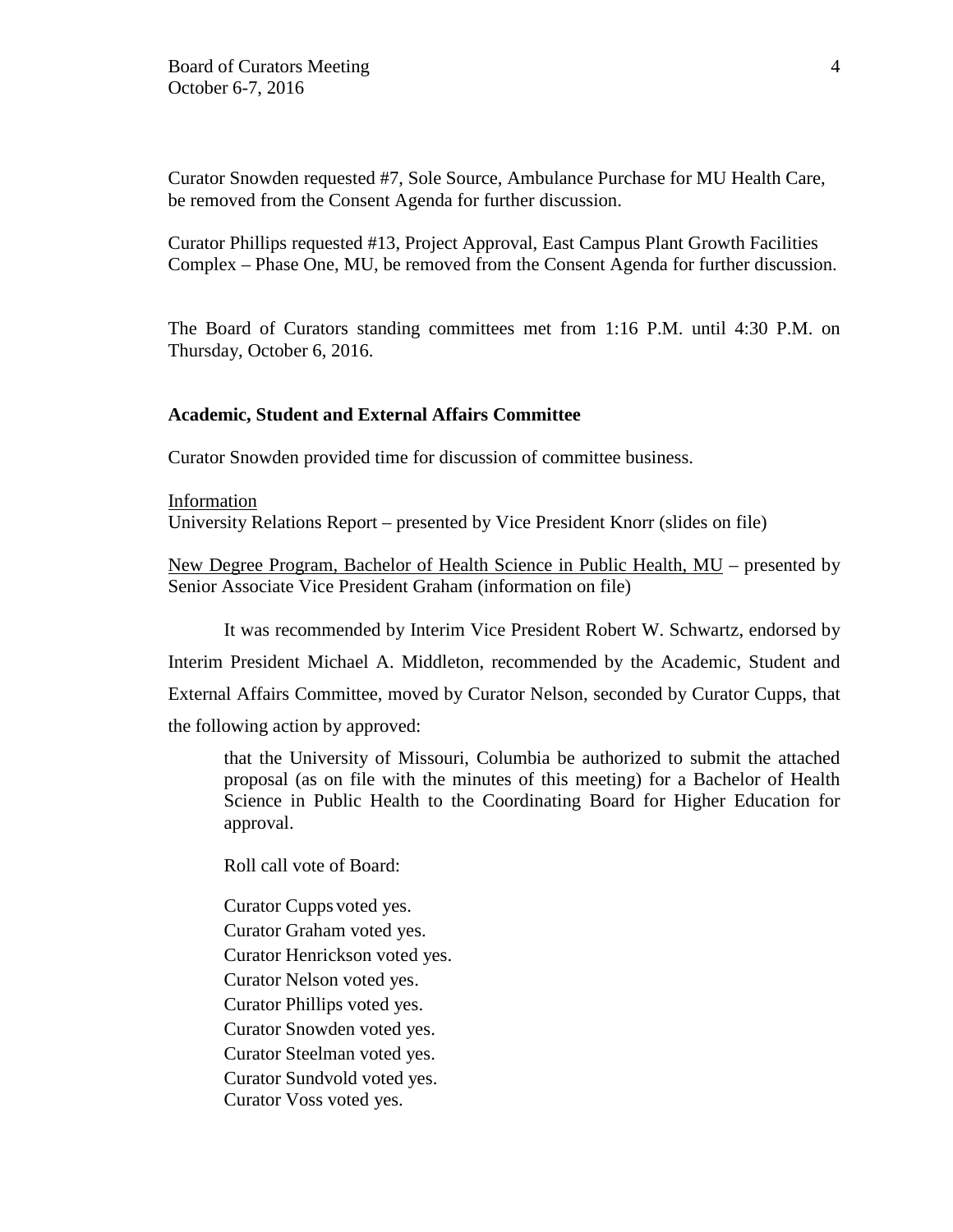The motion carried.

New Degree Program, Bachelor of Science in History, Missouri S&T – presented by Senior Associate Vice President Graham (information on file)

It was recommended by Interim Vice President Robert W. Schwartz, endorsed by Interim President Michael A. Middleton, recommended by the Academic, Student and External Affairs Committee, moved by Curator Snowden seconded by Curator Graham, that the following action by approved:

that the Missouri University of Science and Technology be authorized to submit the attached proposal (as on file with the minutes of this meeting) for a Bachelor Science in History to the Coordinating Board for Higher Education for approval.

Roll call vote of Board:

Curator Cupps voted yes. Curator Graham voted yes. Curator Henrickson voted yes. Curator Nelson voted yes. Curator Phillips voted yes. Curator Snowden voted yes. Curator Steelman voted yes. Curator Sundvold voted yes. Curator Voss voted yes.

The motion carried.

## **Finance Committee**

Chairman Steelman provided time for discussion of committee business.

Sole Source – Ambulance Purchase for MU Health Care, MU (Consent #7) – presented by Vice President Burnett (information on file)

It was recommended by Interim Chancellor Foley, endorsed by Interim President

Middleton, recommended by the Finance Committee, moved by Curator Cupps and

seconded by Curator Graham, that the following action be approved: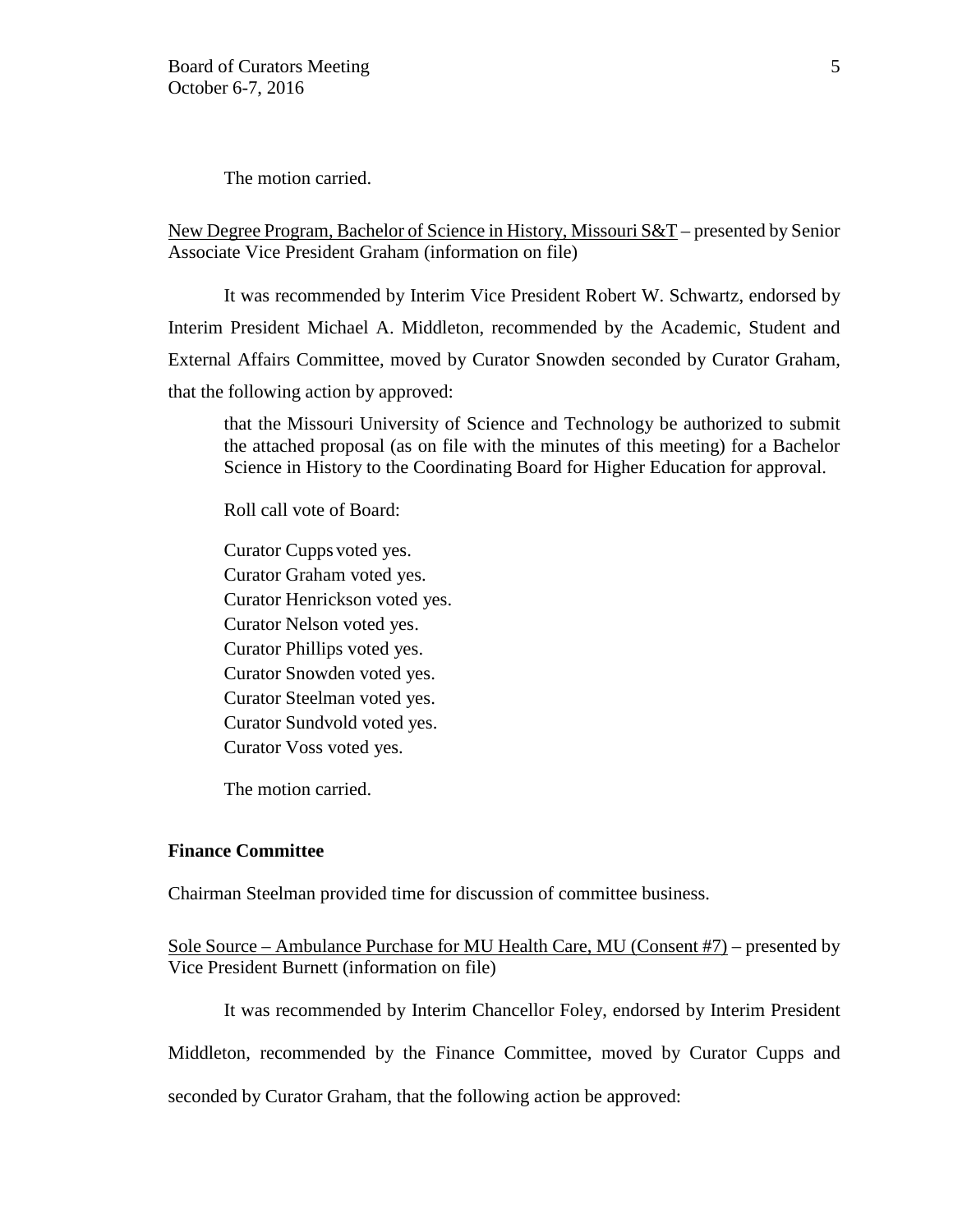that the University of Missouri Health Care (UMHC) be authorized to purchase Ambulances from Pinnacle Emergency Vehicles, at a total cost of \$736,176.65.

Funding is as follows:

University Hospital Ambulance Pool H3690-777400 \$736,176.65

Roll call vote:

Curator Cupps voted yes. Curator Graham voted yes. Curator Henrickson voted yes. Curator Nelson voted yes. Curator Phillips voted yes. Curator Snowden voted yes. Curator Steelman voted yes. Curator Sundvold voted yes. Curator Voss voted yes.

The motion carried.

Project Approval, East Campus Plant Growth Facilities Complex, MU (Consent #13) – presented by Vice President Burnett (information on file)

It was recommended by Interim Chancellor Foley, endorsed by Interim President Middleton, recommended by the Finance Committee, moved by Curator Phillips and seconded by Curator Graham, that the following action be approved:

> the project approval for the East Campus Plant Growth Facilities Complex project for the University of Missouri-Columbia. Funding of the project budget is from:

Campus Reserves  $$30,000,000$ Total Funding \$30,000,000 \$30,000,000

Roll call vote Full Board:

Curator Cupps voted yes. Curator Graham voted yes. Curator Henrickson voted yes. Curator Nelson voted yes. Curator Phillips voted yes.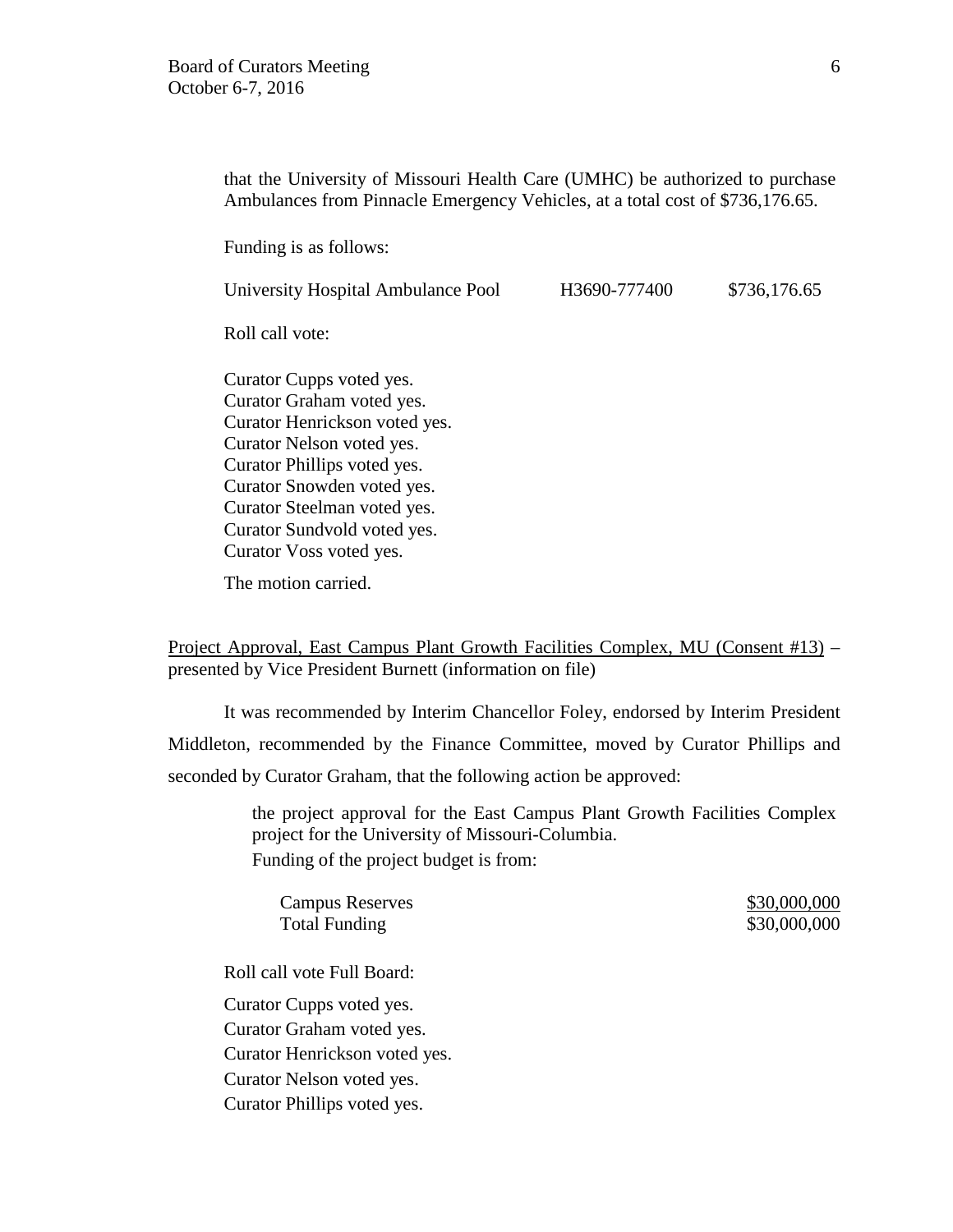Curator Snowden voted yes. Curator Steelman voted yes. Curator Sundvold voted yes. Curator Voss voted yes.

The motion carried.

Information

Fiscal Year 2016 Financial Status Report, UM - presented by Vice President Burnett (slides and information on file)

Fiscal Year 2016 Investment Performance Review, UM – presented by Treasurer Richards (slides and information on file)

Intercollegiate Athletics Master Plan Update, MU – presented by Gary Ward and Jim Sterk (slides on file)

# **Compensation and Human Resources Committee**

Curator Phillips provided time for discussion of committee business.

Information

Fair Labor Standards Act (FLSA) Update – presented by Interim Vice President Pollock (slides on file)

# **Audit Committee**

Chairman Graham provided time for discussion of committee business.

Internal Audit Quarterly Report and Six-Month Audit Follow-Up Report, UM – presented by Chief Audit Executive Rapp (slides and information on file)

# **Health Affairs Committee**

MU Health Care Annual Report – presented by Mitch Wasden (slides on file)

The public session of the Board of Curators meeting recessed at 4:30 P.M. on Thursday, October 6, 2016.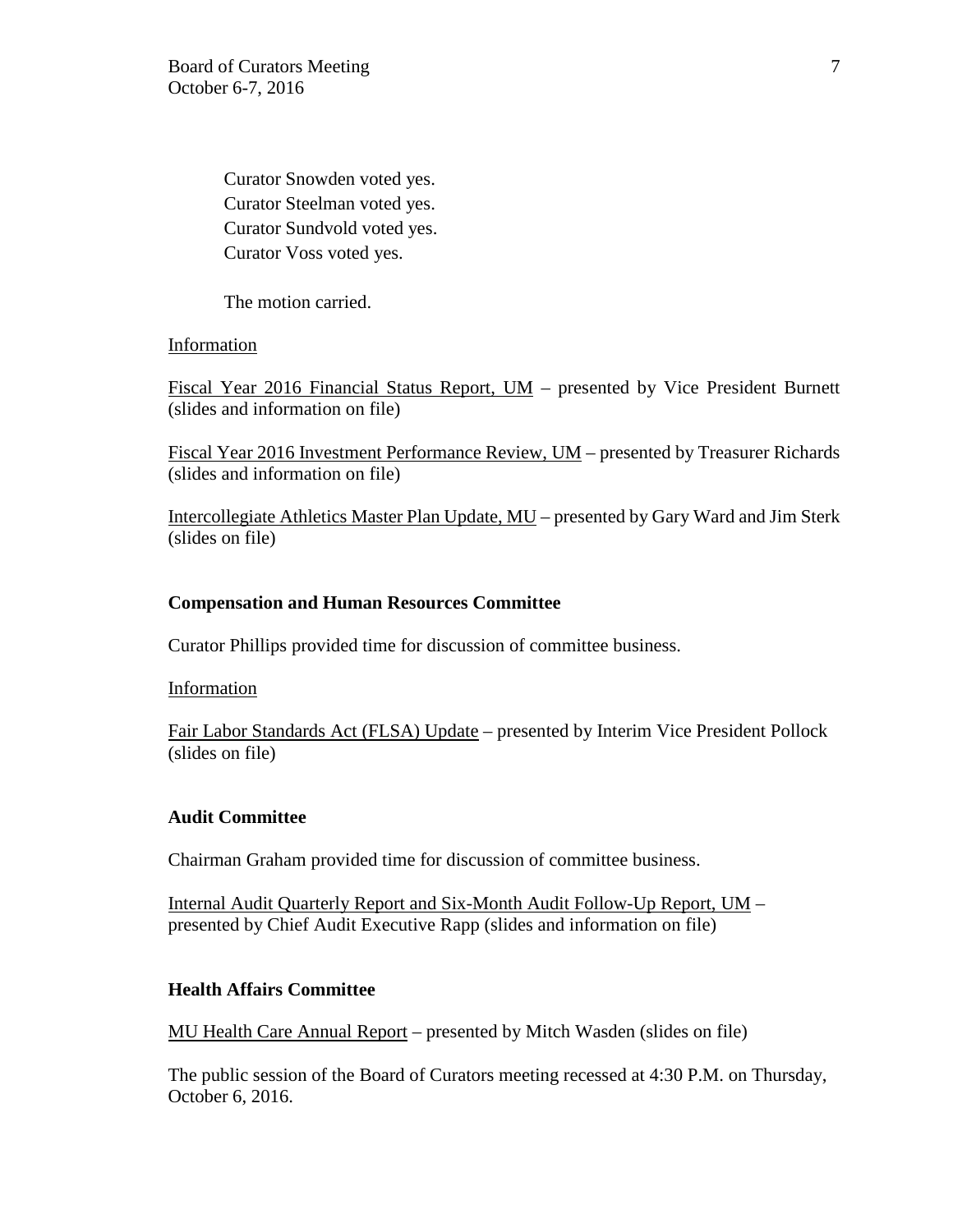### **Board of Curators Meeting – Executive Session**

A meeting of the University of Missouri Board of Curators was convened in executive session at 4:45 P.M., on Thursday, October 6, 2016, in the Room 402 of the Student Union on the University of Missouri – Kansas City campus, Kansas City, Missouri, pursuant to public notice given of said meeting. Curator Pamela Q. Henrickson, Chair of the Board of Curators, presided over the meeting.

#### Present

The Honorable Donald L. Cupps The Honorable Maurice B. Graham The Honorable Pamela Q. Henrickson The Honorable Mary E. Nelson The Honorable John R. Phillips The Honorable Phillip H. Snowden The Honorable David L. Steelman The Honorable Jon T. Sundvold The Honorable Thomas R. Voss

## Also Present

Mr. Michael A. Middleton, Interim President Mr. Stephen J. Owens, General Counsel Ms. Cindy S. Harmon, Secretary of the Board of Curators Mr. G. Patrick Graham, Student Representative to the Board of Curators

## **Health Affairs Committee Meeting – Executive Session**

As members of the Committee, Ms. Teresa Maledy and Mr. Ron Ashworth joined the meeting. Mr. Mitch Wasden, Interim Chancellor Foley, Vice President Brian Burnett, and Mr. Robert Hess also joined the meeting.

Contract negotiation and legal advice – presented by Mr. Wasden and General Counsel **Owens** 

Curator Phillips recused himself from the discussion of one contract because of his membership on the Board of another organization that may have an interest in the transaction. The potential conflict was disclosed to the rest of the Board members.

This was an information item. No action taken by the Board.

## **General Business**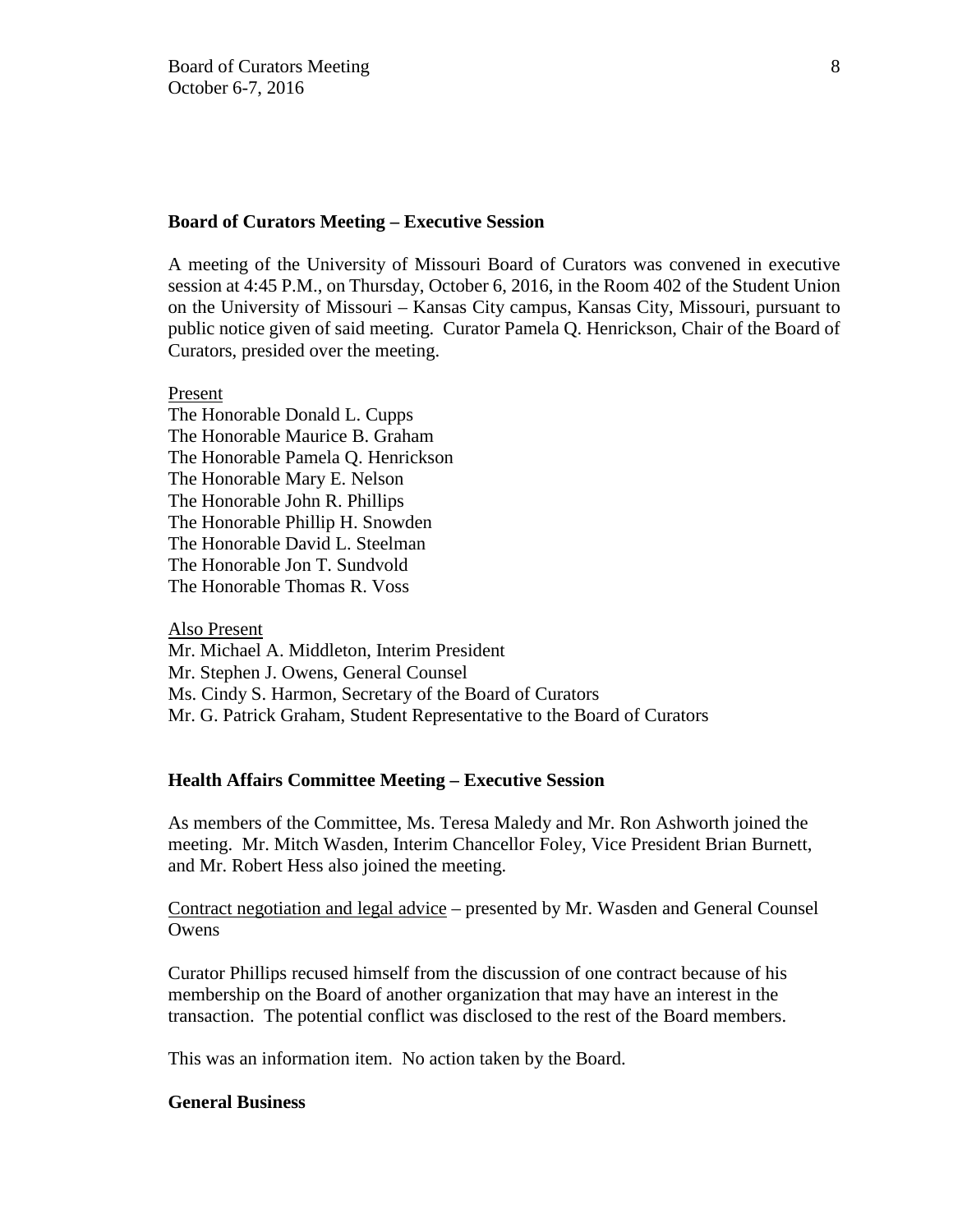Personnel update – presented by Interim President Middleton

No action taken by the Board.

The executive session of the Board of Curators meeting recessed at 6:00 PM on Thursday, October 6, 2016.

# **Reception and Dinner by Invitation for the Board of Curators, President and General Officers**

 $6:30 - 8:30$  P.M. Thursday, October 6, 2016 Hosted by Chancellor Leo E. Morton Location: Villa Guadalupe, 5123 E. Truman Road, Kansas City, Missouri 64127

## **BOARD OF CURATORS MEETING**

#### **Public Session**

A meeting of the University of Missouri Board of Curators reconvened in public session at 9:00 A.M., on Friday, October 7, 2016, in Multipurpose Room 401 A& D of the Student Union on the University of Missouri – Kansas City campus, Kansas City, Missouri, pursuant to public notice given of said meeting. Curator Pamela Q. Henrickson, Chair of the Board of Curators, presided over the meeting.

Present The Honorable Donald L. Cupps The Honorable Maurice B. Graham The Honorable Pamela Q. Henrickson The Honorable Mary E. Nelson The Honorable John R. Phillips The Honorable Phillip H. Snowden The Honorable Jon T. Sundvold The Honorable Thomas R. Voss

The Honorable David L. Steelman was absent.

Also Present Mr. Michael A. Middleton, Interim President Mr. Stephen J. Owens, General Counsel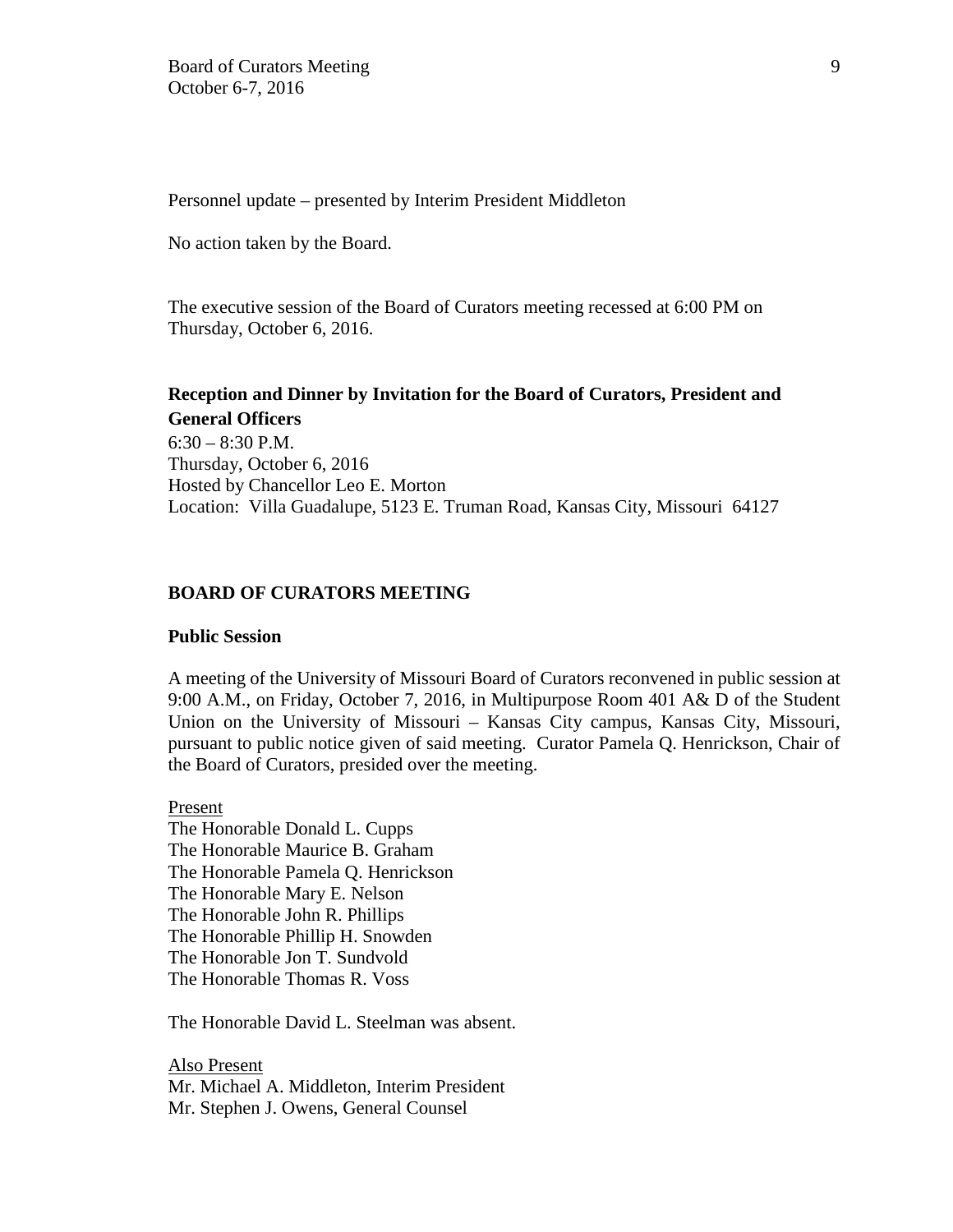Ms. Cindy Harmon, Secretary of the Board of Curators Mr. G. Patrick Graham, Student Representative to the Board of Curators Dr. Gary K. Allen, Vice President for Information Technology Dr. Brian D. Burnett, Vice President for Finance Dr. Henry "Hank" Foley, Interim Chancellor of the University of Missouri-Columbia Dr. Thomas F. George, Chancellor for University of Missouri-St. Louis Mr. Stephen C. Knorr, Vice President for University Relations Mr. Leo E. Morton, Chancellor for University of Missouri-Kansas City Ms. Jill Pollock, Interim Vice President for Human Resources Mr. Ryan D. Rapp, Chief Audit Executive Dr. Cheryl B. Schrader, Chancellor for Missouri University of Science and Technology Dr. Robert W. Schwartz, Interim Vice President for Academic Affairs, Research and Economic Development Dr. David Russell, Chief of Staff, UM System Mr. John Fougere, Chief Communications Officer, UM System Media representatives

## **General Business**

University of Missouri – Kansas City Strategic Plan Highlights – presented by Chancellor Morton (slides on file)

## **Consent Agenda**

It was endorsed by Interim President Middleton, moved by Curator Cupps and seconded by Curator Phillips, that the following items be approved by consent agenda with the exception of items #7 and #13, which were presented by the Finance Committee:

#### **CONSENT AGENDA**

- 1. Minutes, July 22, 2016 Board of Curators Meeting and Committee Meetings
- 2. Minutes, August 9, 2016 Special Board of Curators Meeting
- 3. Minutes, September 15, 2016 Board of Curators Special Meeting
- 4. Degrees, Fall Semester 2016 for all campuses
- 5. Amendment, Collected Rules and Regulations 300.040, Faculty Bylaws of the University of Missouri – St. Louis
- *6.* Sole Source, Integrated Surface Nano Analysis System, MU
- *7.* Sole Source, Ambulance Purchase for MU Health Care, MU
- *8.* Sole Source, GeneSeek Genotyping Services, MU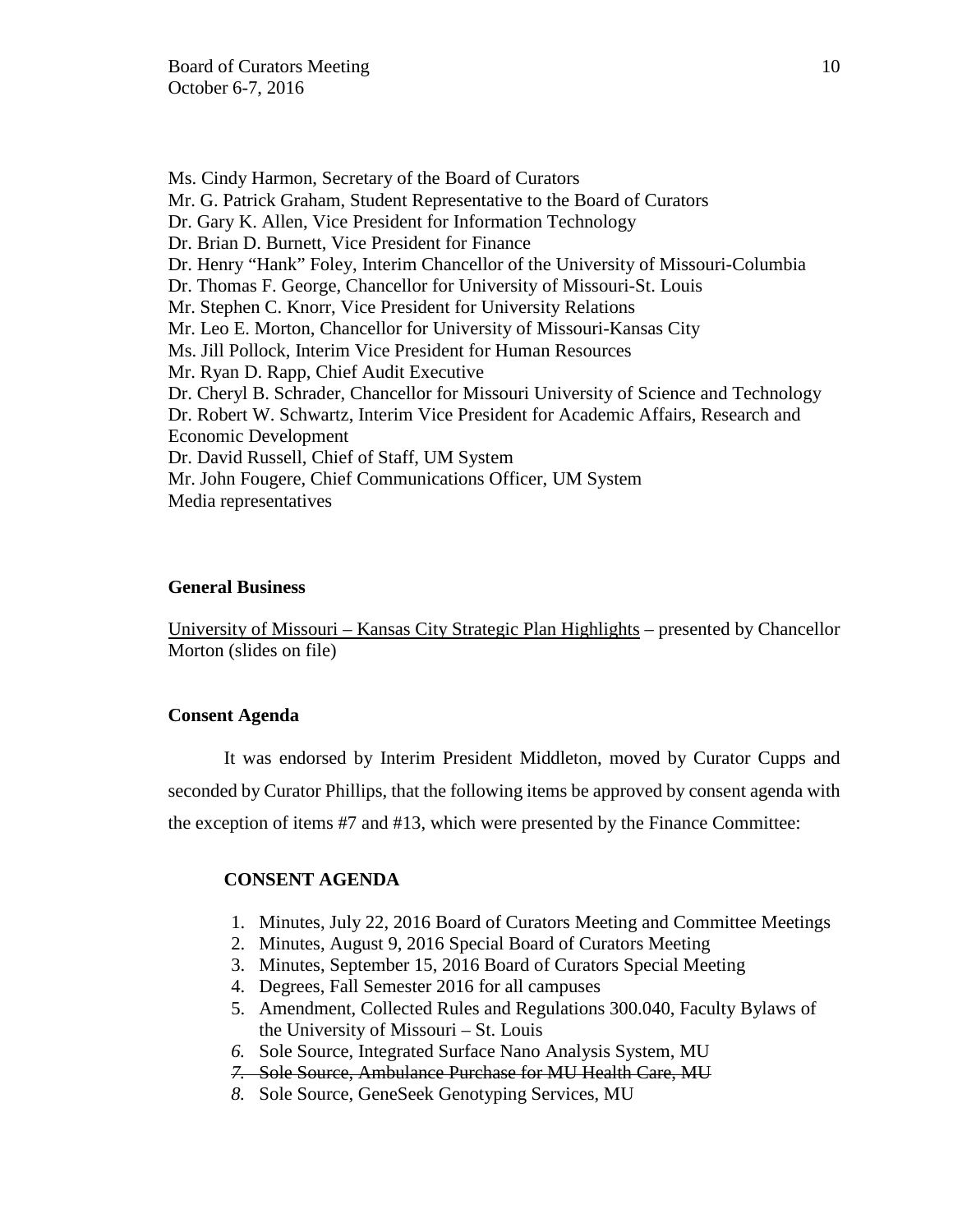- *9.* Amendment, Collected Rules and Regulations 140.012, Investment Policy for General Pool, UM
- 10. Project Approval, Lowry Mall Repair and Upgrade Steam Tunnel, MU
- 11. Investment Consultant Annual Approval, UM
- 12. Project Approval, Memorial Student Union- Maintenance Repairs and Second Floor Renovation to North Wing; Life Safety Upgrades to North, South, and AP Green Chapel, MU
- 13. Project Approval, East Campus Plant Growth Facilities Complex Phase One, MU

Roll call vote of the full Board:

Curator Cupps voted yes.

Curator Graham voted yes.

Curator Henrickson voted yes.

Curator Nelson voted yes.

Curator Phillips voted yes.

Curator Snowden voted yes.

Curator Steelman was absent.

Curator Sundvold voted yes.

Curator Voss voted yes.

The motion carried.

- 1. Minutes, July 22, 2016 Board of Curators Meeting and Committee Meetings as provided to the curators for review and approval.
- 2. Minutes, August 9, 2016 Board of Curators Special Meeting as provided to the curators for review and approval.
- 3. Minutes, September 15, 2016 Board of Curators Special Meeting as provided to the curators for review and approval.
- 4. Degrees, Fall Semester 2016 for all campuses –

that the action of the President of the University of Missouri System in awarding degrees and certificates to candidates recommended by the various faculties and committees of the four University of Missouri System campuses who fulfill the requirements for such degrees and certificates at the end of the Fall Semester 2016, shall be approved, and that the lists of said students who have been awarded degrees and certificates be included in the records of the meeting.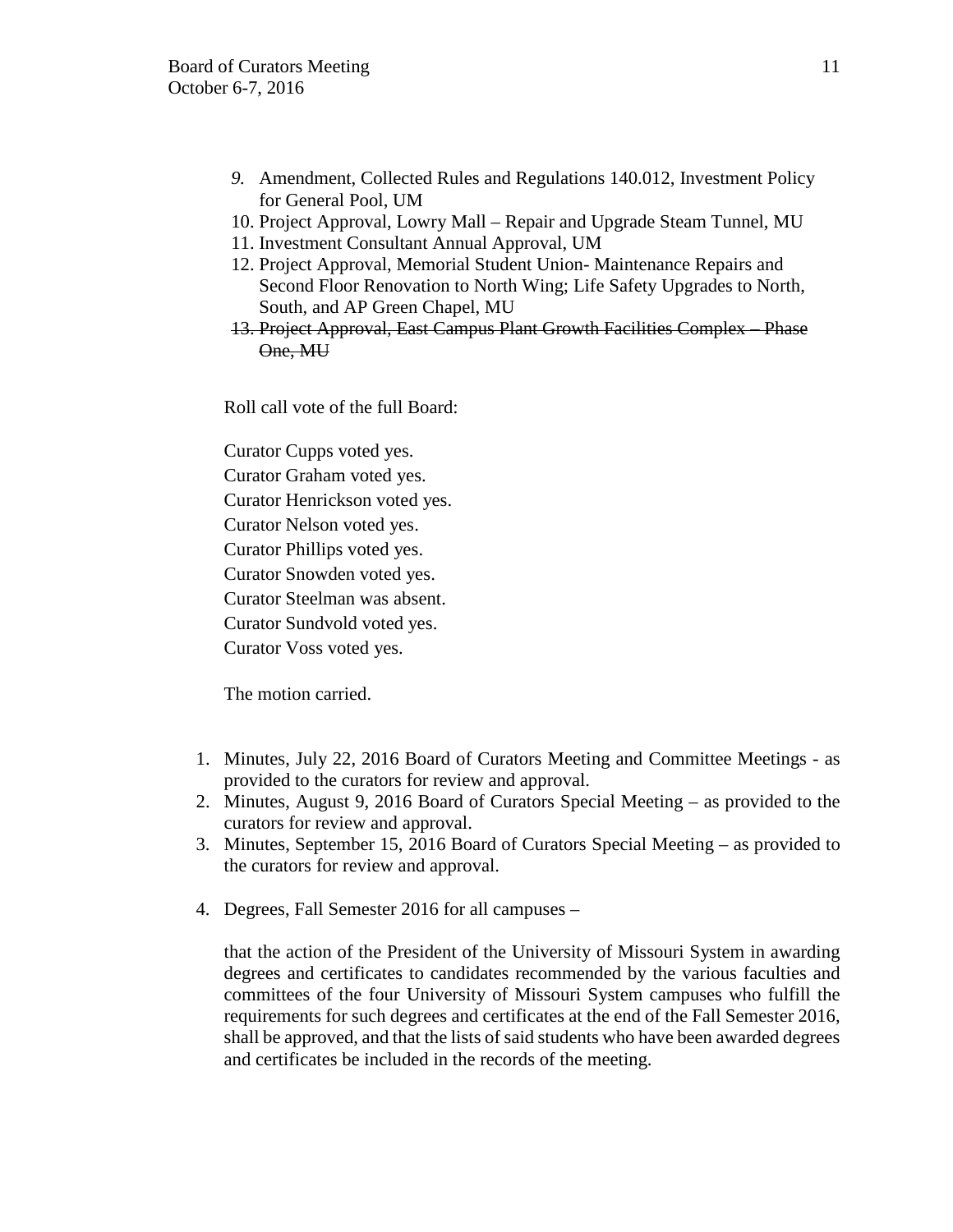5. Amendment, Collected Rules and Regulations 300.040, Faculty Bylaws of the University of Missouri – St. Louis – **Collected Rules and Regulations Faculty Bylaws and Tenure Regulations Chapter 300: Faculty Bylaws**

300.040 Faculty Bylaws of the University of Missouri-St. Louis Bd. Min 3-19-71; Amended 10-12-73, 2-18-77, 12-15-78, 6-18-82, 2-11-83, 6-24- 83, 5-4-84, 5-3-85, 7-29-88, 3-10-89, 6-22-90; 5-3-91; Revised 1-29-92; 5-8-92, 5-6-93; 3-29-94; 3-24-95; 4-25-96; 5-29-97; 10-16-98; Amended 5-27-99; Bd. Min 3-23-00; Revised 9-28-01, 12-01-05. Amended Bd. Min. 12-15-06; 06-06-08, 12-10-10; 11-21-13, 4-10-15, 6-26-15; 10-7-16.

# A. **FACULTY**

- 1. **Membership** The Faculty of the University of Missouri-St. Louis shall consist of the President, the Chancellor, all persons with regular full-time academic appointments, and others elected by the Faculty. Elected members so designated by the Faculty shall be non-voting members of the Faculty.
- 2. **Functions** The Faculty of the University of Missouri-St. Louis, together with appropriate administrative officers, shall bear responsibility for recommending and implementing educational policy, particularly in areas of curriculum, degree requirements, methods of instruction, research, requirements for admission, student affairs, and faculty status. The Faculty may make recommendations to the Chancellor concerning general policy matters affecting the University. Where appropriate, the Faculty may delegate its responsibility to separate schools, colleges, or such other parallel units as may be created from time to time, to the Faculty Senate, and the University Assembly within the University of Missouri-St. Louis.
- 3. **Meetings** The Faculty of the University of Missouri-St. Louis shall meet at least twice each year and at such additional times as the President, Chancellor, or the Faculty itself may determine. Upon written request of twenty-five members of the Faculty, the Chancellor shall call a meeting within two weeks.
	- a. The President, or in the President's absence, the Chancellor, or in the Chancellor's absence, a member of the Faculty designated by the Chancellor shall preside at each faculty meeting.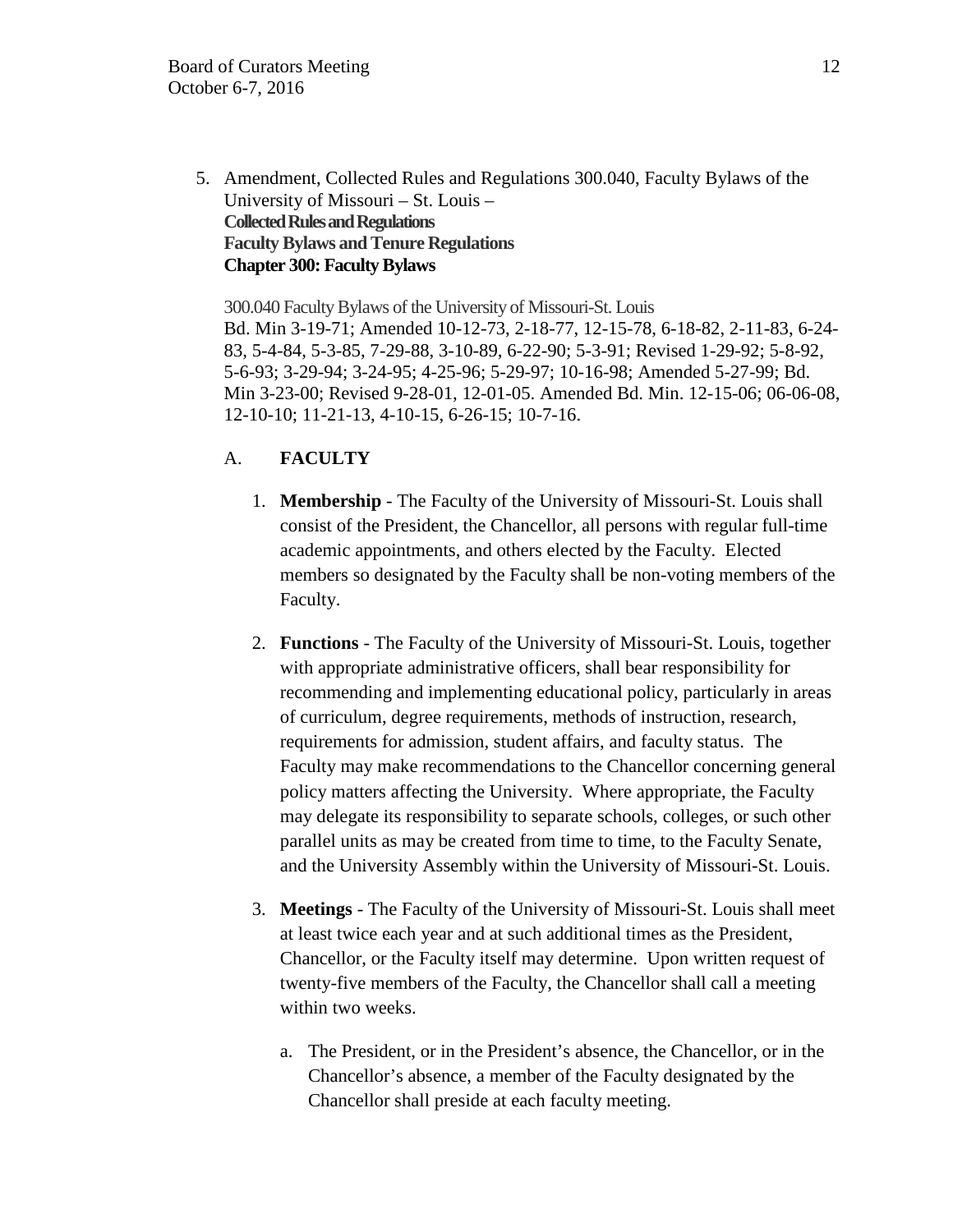- b. A quorum shall consist of ten percent of the voting members of the Faculty.
- c. Proceedings in Faculty meetings shall be in accordance with the rules set forth in the most recent edition of Robert's Rules of Order except where otherwise provided for in these Bylaws or the regulations of the University of Missouri-St. Louis.
- d. The Chancellor shall appoint each year a Secretary of the Faculty who shall keep an official record of the proceedings of each meeting and shall transmit copies of the minutes to each member of the Faculty. A copy of the official minutes shall be kept on file in the offices of the Registrar and the Vice Chancellor for Academic Affairs and shall be available to each member of the Faculty.
- 4. **The Intercampus Faculty Council** Three campus representatives will serve on the Intercampus Faculty Council. Two of the three shall be elected by the University of Missouri-St. Louis Faculty to serve three-year staggered terms so that no more than one of the two elected members will be replaced or reelected in any year. The Senate Chairperson shall serve as the third member of the Intercampus Faculty Council.
- 5. **Campus Standing Committees**
	- a. **Grievance Resolution Panel (GRP)** The Panel shall perform the responsibilities prescribed by the Collected Rules and Regulations of the University of Missouri (370.010.C.1), "Academic Grievance Procedure." The role of the GRP is to address grievances brought by faculty members. The panel should consist of a senior administrator appointed by the Chancellor and two tenured faculty members, and two alternate faculty members. The faculty members will be chosen by the Faculty Senate after consultation with the Chancellor or the Chancellor's designee. Members shall serve two-year staggered renewable terms.
	- b. **Degree Revocation Committee**  In accordance with 220.025, this committee shall have jurisdiction to consider any case in which revocation of a degree, diploma and/or certificate is proposed. The Committee shall be called the Campus Degree Revocation Committee. Four (4) members of the Campus Degree Revocation Committee and an alternate to serve in the event one of the four (4)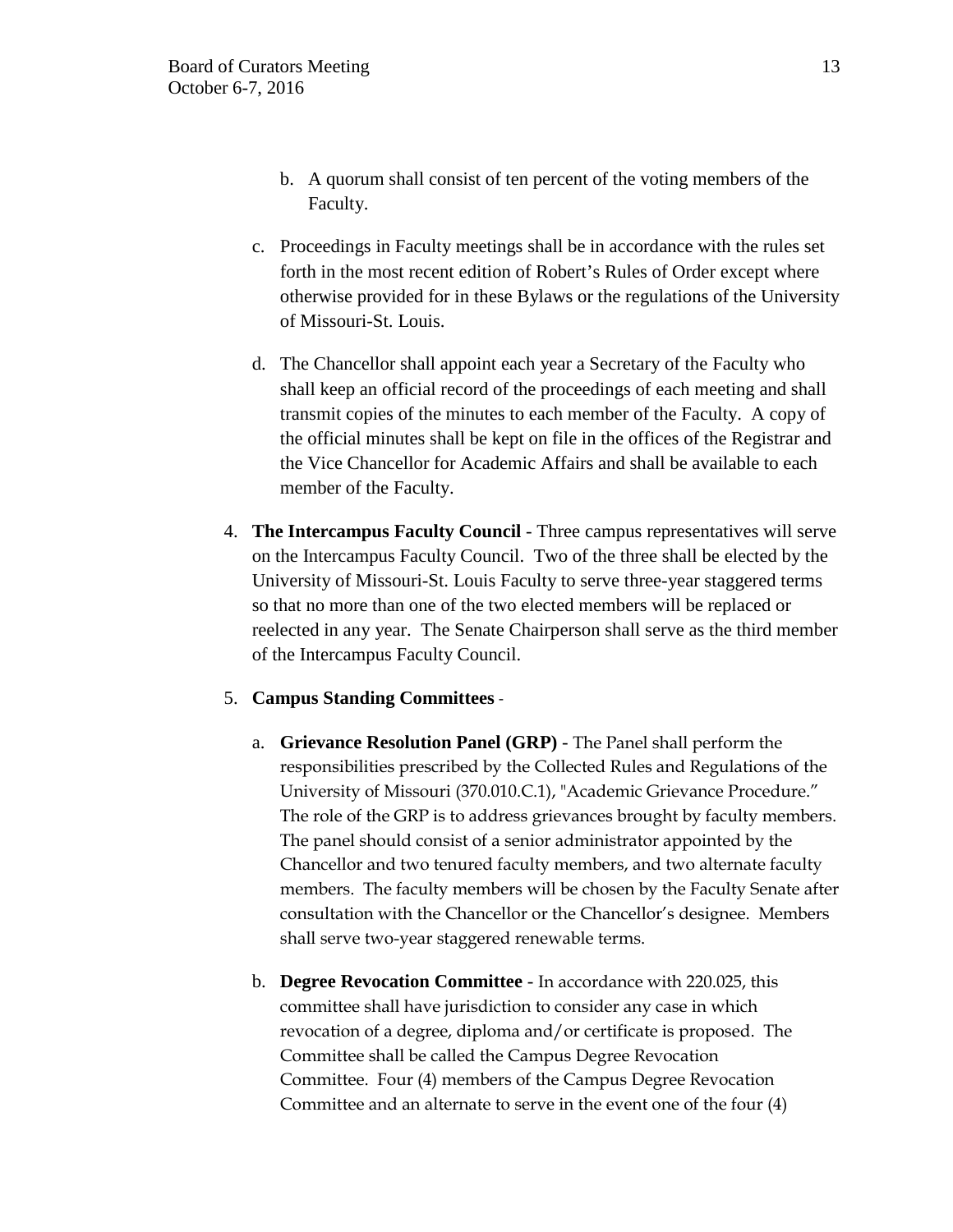members cannot serve, shall be appointed annually by the Chancellor after consultation with the Faculty Council or Faculty Senate. Each of the members of the Committee and the alternate shall be a faculty member on continuous appointment at the rank of Professor or Associate Professor. In the event that the Chancellor approves the initiation of the procedures for revocation of a degree, diploma and/or certificate, the Chancellor shall appoint a fifth member of the Campus Degree Revocation Committee, who shall also be a faculty member at one of the campuses of the University of Missouri System on continuous appointment at the rank of Associate Professor or Professor and who shall be from the same discipline or a related discipline as the department faculty who recommended the award of the degree, diploma and/or certificate, but who shall not be a faculty member in such department. The Campus Degree Revocation Committee shall elect a Chair from among its five (5) members.

# B. **STUDENT BODY**

- 1. **Membership** The student body of the University of Missouri-St. Louis shall consist of all persons who are officially enrolled as regular full-time or parttime students in the University of Missouri-St. Louis.
- 2. **Functions** The student body shall have the responsibility to participate in the recommending and implementing of educational policy, particularly in the areas of academic and student affairs. The student body may, through its official representatives, make recommendation to the Vice Provost for Student Affairs or the Chancellor concerning general policy matters affecting the University of Missouri-St. Louis.

# C. **FACULTY SENATE OF THE UNIVERSITY OF MISSOURI-ST. LOUIS** (Hereinafter referred to as Senate)

1. **Functions** - It shall be the responsibility of the Senate to exercise those functions of the Faculty (see Section 300.040 A.2) not reserved by the Faculty as a body or specifically delegated to the University Assembly (Section 300.040 D).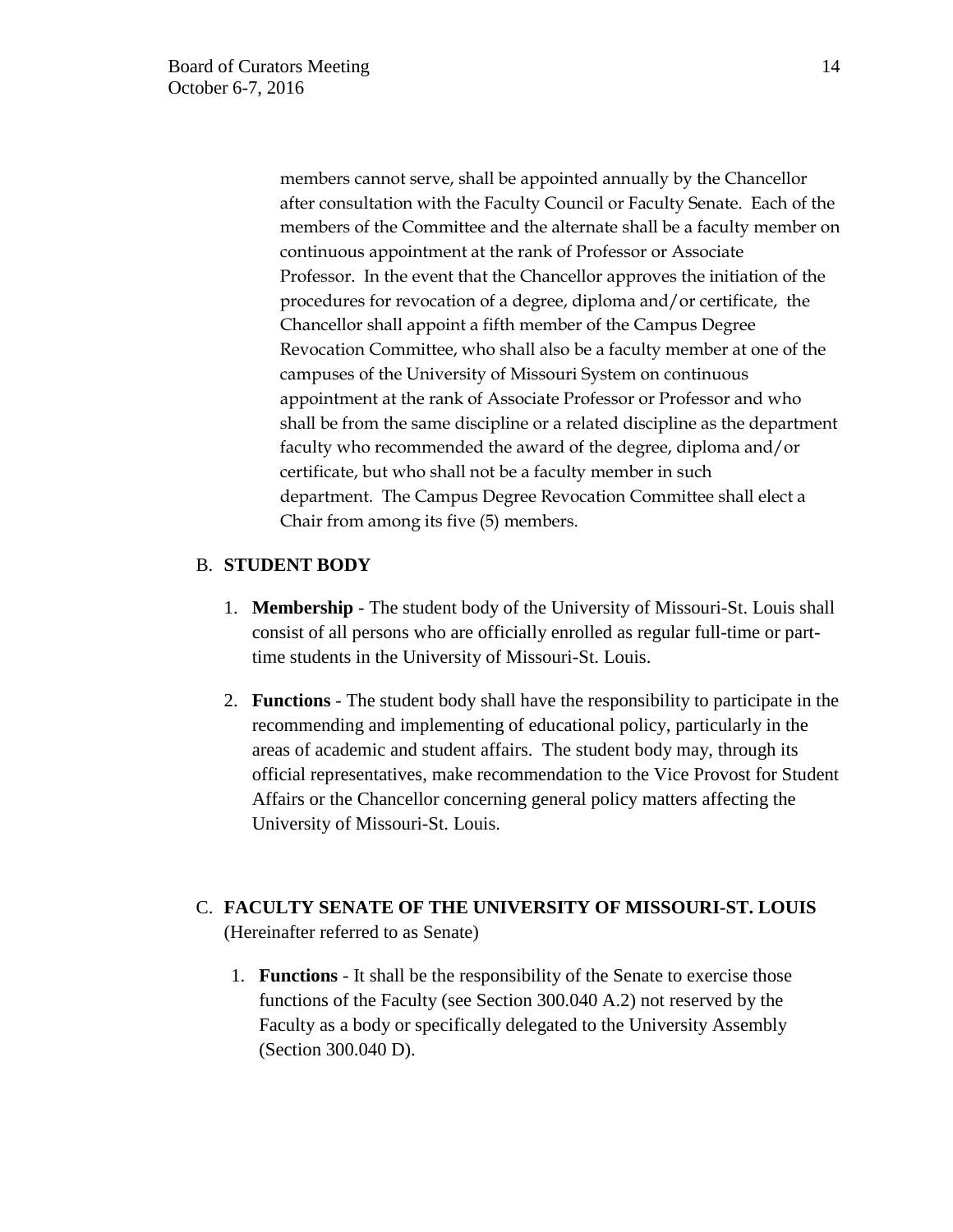2. **Committees of the Senate** - In their deliberations the committees shall, when appropriate, consult with the Chancellor or other administrative officers; with representatives of the separate schools, colleges, and other parallel units which may be created from time to time; with departments and concerned faculty; and with students and student organizations. Committee recommendations shall be made to the Senate or to the appropriate administrative officer.

The Senate shall establish the following standing committees:

- a. **Committee on Committees** The Committee on Committees shall be responsible for nominating for election all faculty members of the committees of the Senate and the University Assembly. The chair of the Committee shall be a faculty Senator.
- b. **Steering Committee of the Faculty Senate and University Assembly** (hereinafter referred to as the Steering Committee) - The Steering Committee shall consist of the Senate Chairperson, who shall serve as Chairperson of the Steering Committee, the Chancellor, the Secretary of the Senate, and three elected Senators. Chairs of Senate and Assembly Committees will be asked to attend Steering Committee meetings when their committees have items for the agenda of the next Senate or Assembly meeting. It shall be the responsibility of the Steering Committee:
	- (1) To call regular and special meetings of the Senate and Assembly and to prepare the agenda prior to each meeting.
	- (2) To coordinate the work and activities of the Senate and Assembly and of Senate and Assembly committees.
	- (3) To meet regularly and frequently with the Chancellor to discuss matters of policy concerning the University of Missouri-St. Louis.
	- (4) As an agency of the Senate and Assembly, to maintain avenues of communication with the Faculty and student body of the University of Missouri-St. Louis, with campus administrative officers and the governing board of the University.
	- (5) To establish all guidelines for elections for membership in the Senate and Assembly and to supervise said elections.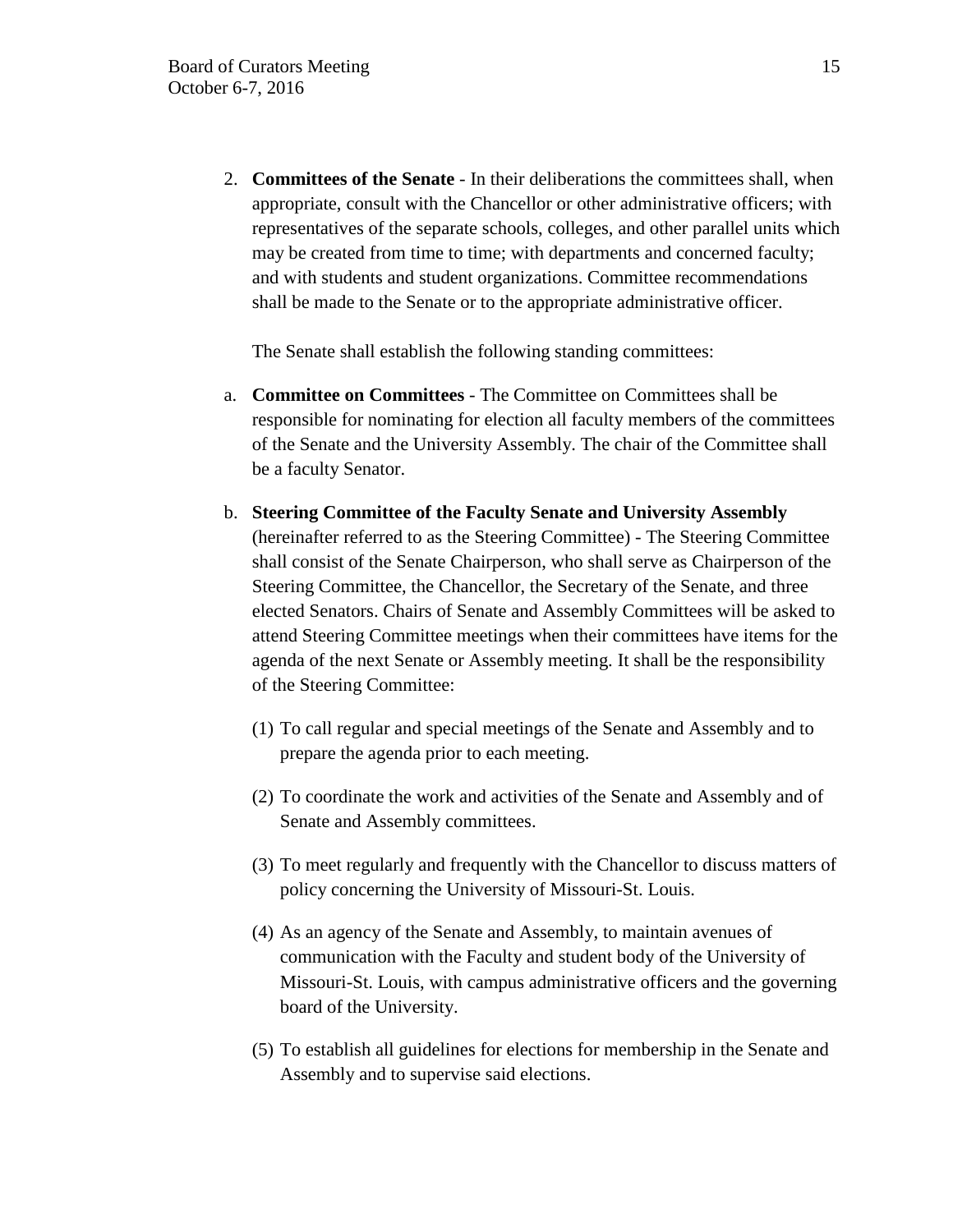- c. **Committee on Curriculum and Instruction** The Committee shall have general responsibility for recommending to the Senate policies and procedures in the area of curriculum and instruction. It shall also recommend policies regarding graduation requirements, special honors programs, and academic publications such as catalogs and schedules of courses.
	- (1) The Committee also shall regularly recommend to the Senate the calendar of the University. It shall recommend policies relating to schedules of classes and final examination schedules. Departures from calendars and examination schedules will be recommended by this Committee.
	- (2) New degrees and degree programs proposed by the separate schools, colleges, and such other parallel units as may be created from time to time, shall be submitted by the appropriate dean or equivalent to the Committee for recommendation to the Senate.
	- (3) Curricular additions and changes will be sent by the appropriate dean or equivalent to the Committee to be examined for overlap and duplication. In the absence of overlap and/or duplication, such proposals will be reported to the Senate.
- d. **Committee on Appointments, Tenure, and Promotion** The Committee shall consist of full professors holding a tenure appointment. There shall be one member on the Committee elected from each of the parallel units. There shall also be two members elected at large from the campus. The Committee shall elect a chairperson from among its members.
	- (1) Initial academic appointments to the University of Missouri-St. Louis recommended as tenure appointments shall be submitted by the Department or Division concerned through the Dean or equivalent of the appropriate school, college, or other parallel unit. The Dean or equivalent shall forward the Department's or Division's recommendations with the Dean's or equivalent's own recommendations for approval or disapproval. After consideration, the Committee on Appointments, Tenure, and Promotion shall submit its recommendations to the Chancellor.
	- (2) Tenure recommendations for Faculty holding term appointments, and recommendations for promotion above the rank of assistant professor, shall be made in accordance with the procedure outlined above.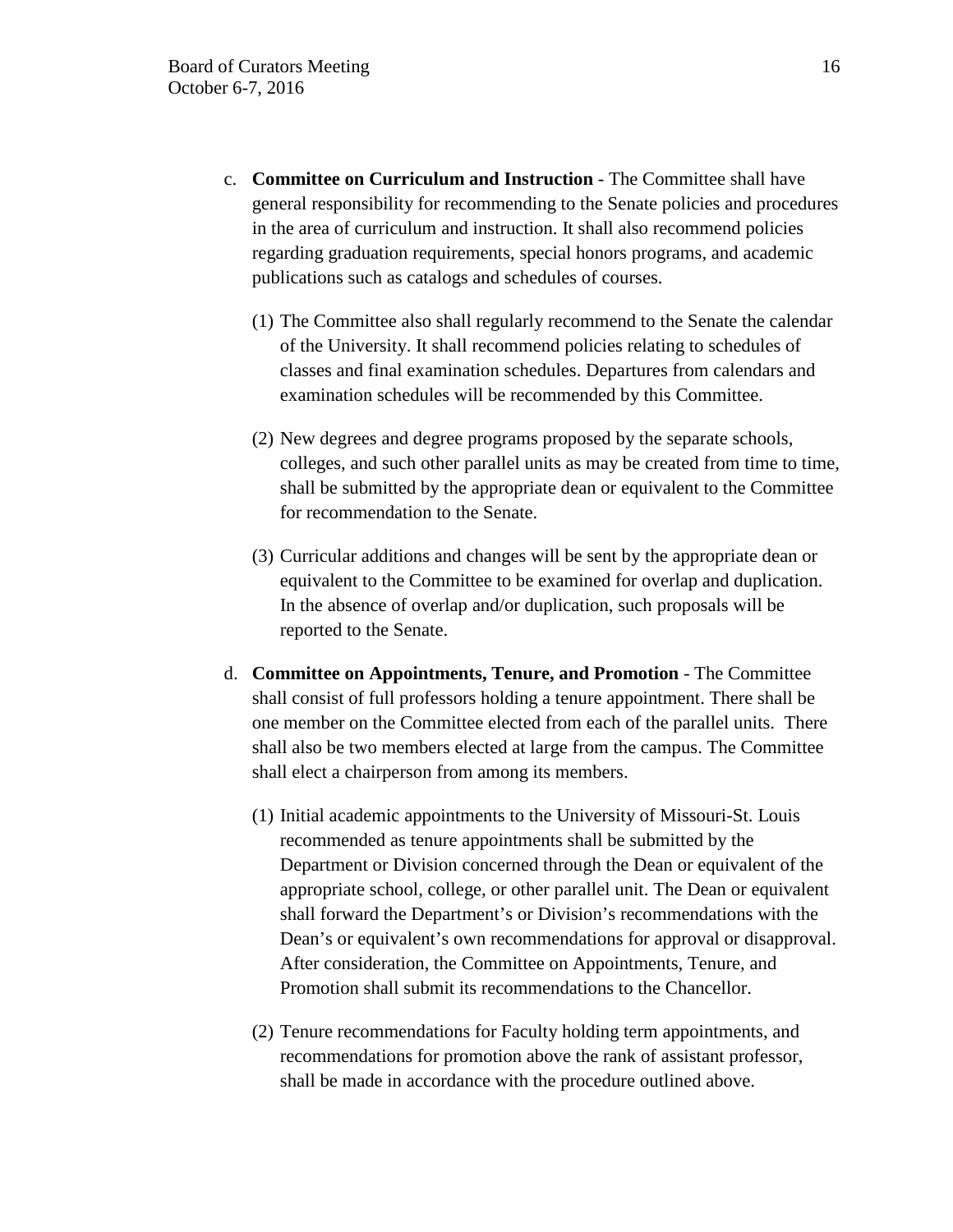- (3) It shall be the responsibility of this Committee together with the appropriate administrative officers, to establish, develop, and maintain in all areas of the University the highest standards of faculty quality.
- e. **Committee on Promotion of Non-Tenure Track Faculty** The Committee shall consist of eligible faculty holding the rank of Teaching Professor, Clinical Professor, Extension Professor, or Research Professor and at least one full professor. There shall be one member on the Committee elected from each of the following units: Humanities, Natural Sciences/Mathematics, Social Sciences, Fine Arts & Communication, Business Administration, Education, Nursing, Optometry, and such parallel units as may be created from time to time. There shall also be two faculty members elected at large from the campus. The Committee shall elect a chairperson from among its members.
	- (1) The Dean or equivalent shall forward the Department's or Division's recommendations with the Dean's (or equivalent) own recommendation for approval or disapproval of promotion to the Committee. After consideration, the Committee shall submit its recommendation to the Chancellor.
	- (2) Promotion recommendations will be made in accordance with procedures determined by the Committee, consistent with the *Collected Rules and Regulations of the University of Missouri*.
	- (3) The committee shall use standards created by the academic units and shall not create additional campus-wide standards.
	- (4) It shall be the responsibility of this Committee, together with the appropriate administrative officers, to establish, develop, and maintain in all areas of the University the highest standards of faculty quality.
- f. **Committee on Research** The Committee shall consist of two panels, one meeting in the fall semester and the other meeting in the spring semester.
	- (1) The Fall and Spring panels shall meet in the fall to elect a committee chairperson for each panel, to clarify program objectives, to coordinate deadlines, and to set guidelines for research proposals and awards. Thereafter, the panels shall meet during their semester of service to advise and make recommendations on: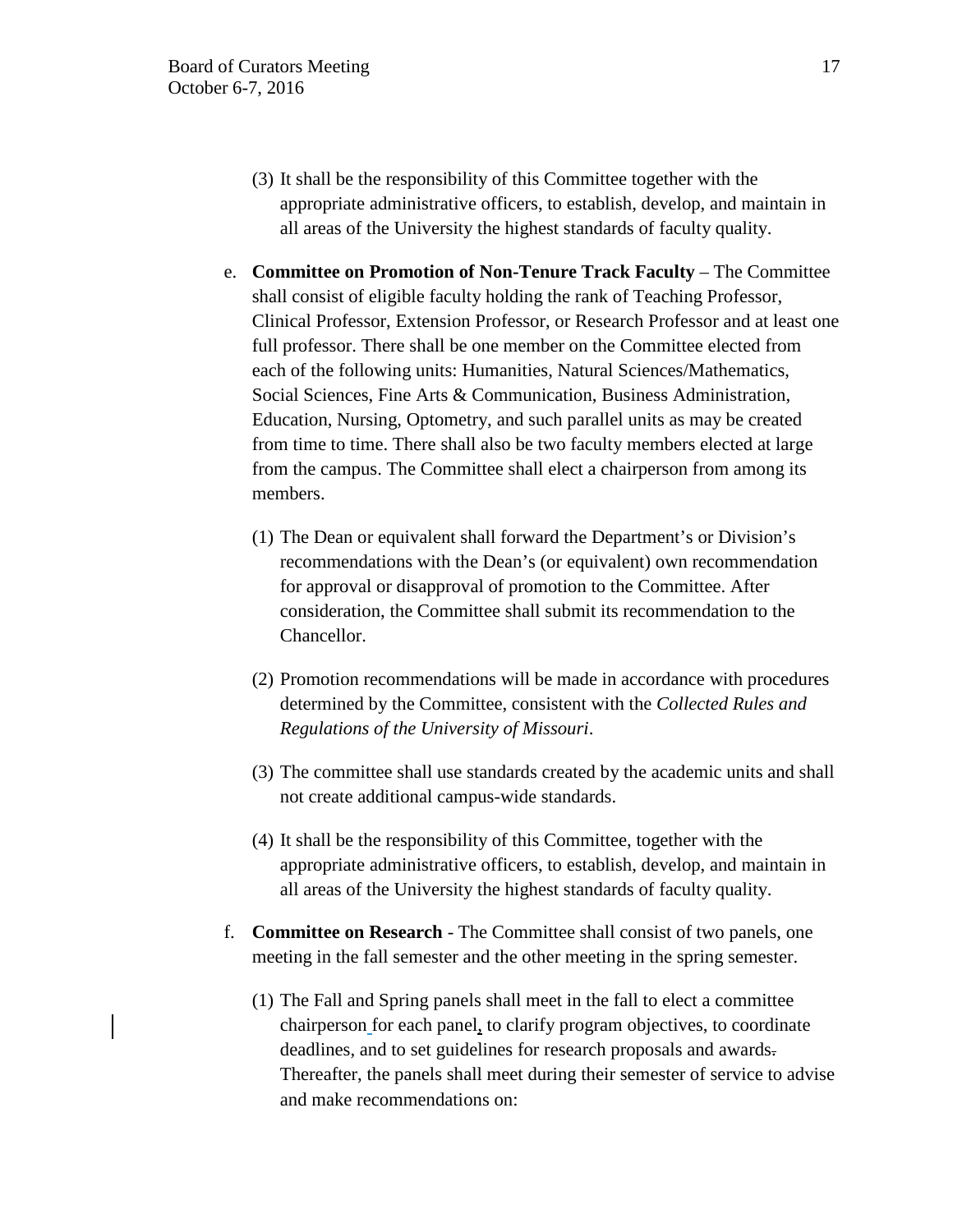- (a) Competitions for internal grant funds, including financial support during the summer and during research leaves, support for research assistants, grants for equipment and supplies, and funds for travel to research locations, and
- (b) Nominations for campus, University, and external research awards that are available campus-wide.
- (2) Each panels hall also meets after completing its work in order to review procedures and develop recommendations for the following year's committee to consider.
- (3) The committee chairperson shall vote only as a member of the panel to which he/she has been elected.
- (4) Panel members are ineligible to receive funding and awards under the jurisdiction of the panel on which they serve during the period of their service on the panel. The committee chairperson is ineligible to receive funding and awards under the Committee's jurisdiction during the entire year of his/her service as chairperson.
- g. **Committee on University Libraries**  The Committee shall advise the Dean of Libraries on policy issues, including budgetary issues; serve as liaison between the libraries and the University community via the Senate; advise the University administration about policies and recommendations adopted by the Senate or the Committee; and consider any matter referred by the Senate, the Dean of Libraries, or any member of the campus community.
- h. **Committee on Faculty Teaching and Service Awards** The Committee shall formulate and publish guidelines for campus-wide teaching and service awards; solicit nominations for these awards as well as University and external teaching and service awards; and recommend candidates to the Chancellor.

Members of the Committee are ineligible to receive awards under the Committee's jurisdiction during the entire period of their service on the Committee.

i. **Committee on the Assessment of Educational Outcomes** - The Committee shall have the general responsibility of making recommendations concerning policies in the area of assessment of educational outcomes and related matters.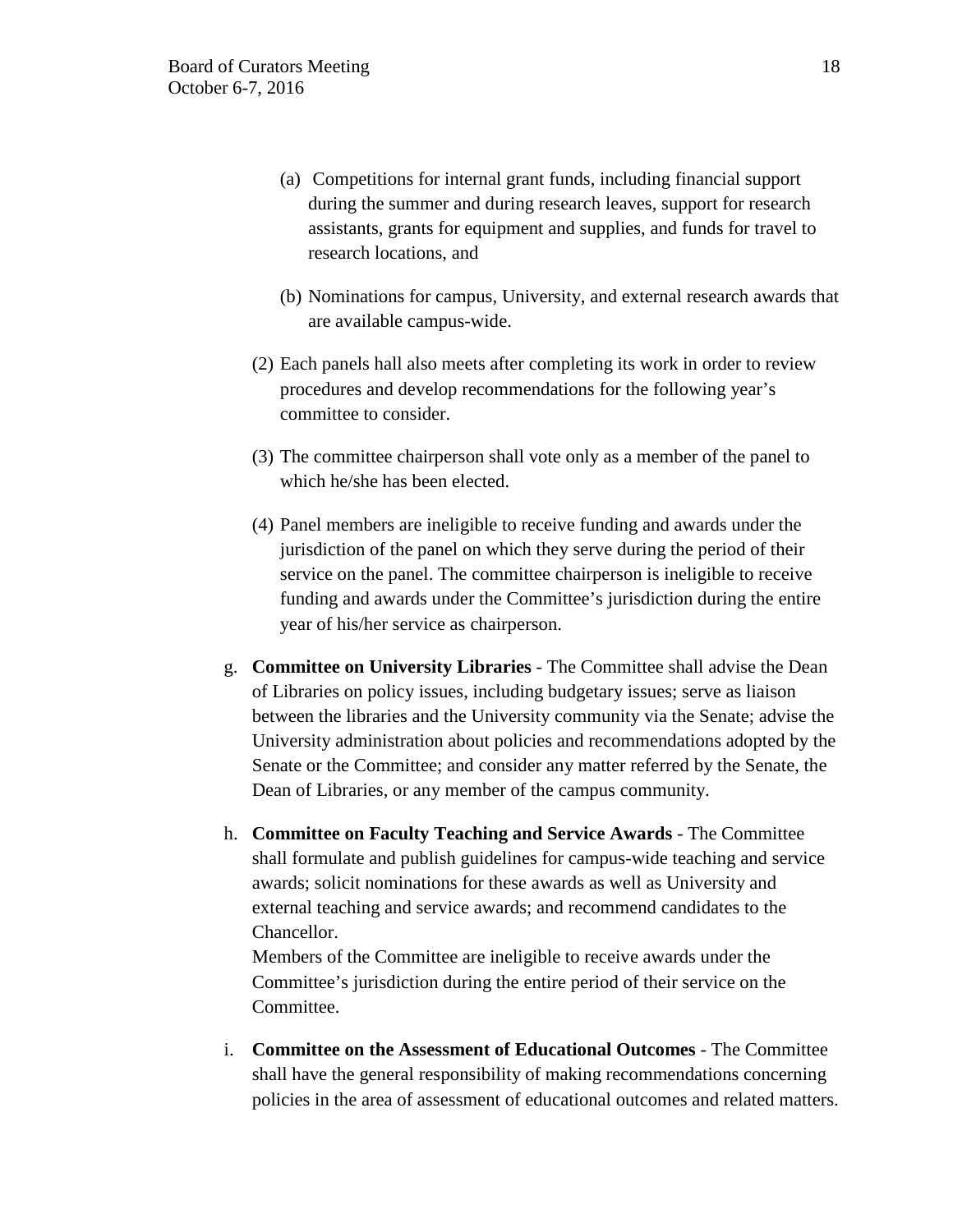The Committee shall also regularly review and advise on policies and procedures in this area and recommend changes when appropriate.

- j. **Committee on Research Policy**  The Committee on Research Policy shall be responsible for recommending and reviewing policy in the areas of research and research administration.
- k. **Academic Advisory Committee** The Committee shall have the general responsibility of making recommendations to the Vice Chancellor for Academic Affairs on academic issues affecting the University, including recommending general policies and procedures governing the evaluation of academic instruction and advisement.
- l. **Committee on Bylaws and Rules for the Faculty Senate and University Assembly** - The Committee shall:
	- (1) Receive all proposals for Bylaws changes, review proposed Bylaws changes, and initiate the process of Bylaws changes as smoothly and infrequently as possible.
	- (2) Recommend interpretation of the Bylaws upon the written request of the Senate Chairperson, and report its conclusions to the Senate.
	- (3) Compile and maintain a current set of Senate and Assembly Operating Rules, consider changes in Operating Rules, and report recommendations regarding Operating Rules to the Senate.
- m. **Committee on Research Misconduct** The Committee shall perform the responsibilities prescribed by the Collected Rules and Regulations of the University of Missouri (420.010), "Research Misconduct."
- n. **Committee on Issues of Tenure Removal** The Committee shall conduct hearings in removal cases or in disputed cases involving tenure rights and status as provided for in the Academic Tenure Regulations of the University of Missouri. This committee is that referred to as the Campus Faculty Committee on Tenure in the Academic Tenure Regulations. (310.050) Grievances by faculty members shall be handled through the Academic Grievances Procedure.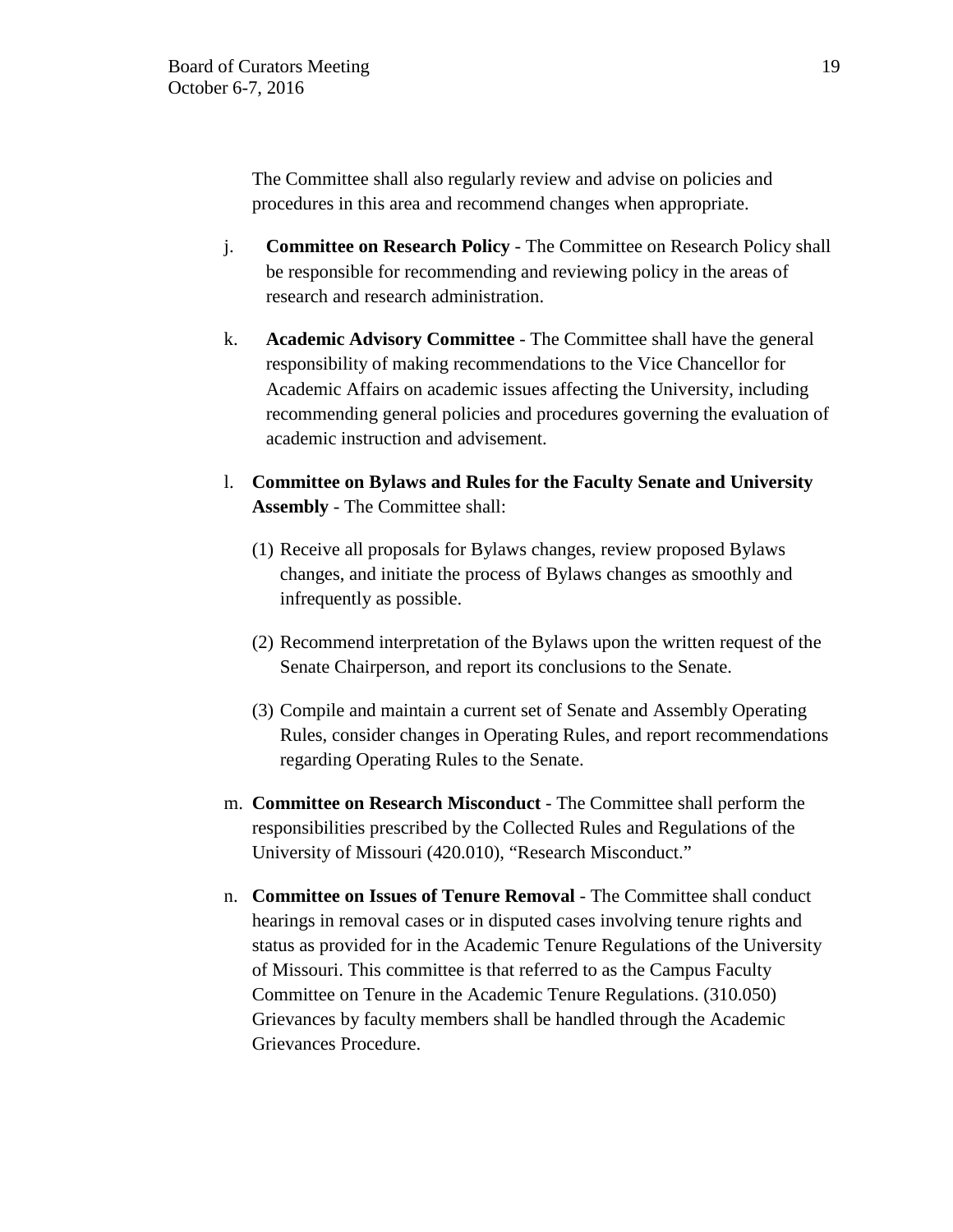- o. **Oversight Committee** The Committee shall perform the responsibilities prescribed by the Collected Rules and Regulations of the University of Missouri (370.010.C.11), "Academic Grievance Procedure." The role of the Oversight Committee is to monitor the grievance process as neutral observers and provide feedback on the process to the Faculty Senate, the faculty, and the Provost's and Chancellor's offices.
- p. **Ad hoc Committees** As the need arises, the Senate shall establish or recommend to the Chancellor establishment of ad hoc committees. Ad hoc Senate Committees shall be established through Senate approval of nominees selected by the Senate Committee on Committees or by nomination from the floor of the Senate. The faculty composition for each ad hoc committee shall be determined by the Senate.
- q. **University-Wide and Statewide Committees** Reports from Universitywide and statewide committees may be presented to the Senate. Whenever possible, representatives of the University of Missouri-St. Louis serving on University-wide and/or statewide committees should advise the Senate Steering Committee if a report to the Senate is necessary.

# D. **UNIVERSITY ASSEMBLY OF THE UNIVERSITY OF MISSOURI-ST. LOUIS** (Hereinafter referred to as Assembly)

- 1. **Membership** The voting members of the Assembly shall consist of the elected members of the Senate; the President; the Chancellor; the Vice Chancellor for Academic Affairs; the Dean of the Graduate School; the Vice Provost for Student Affairs; student representatives equal in number to one-third of the faculty members of the Assembly; and three staff members, including the President of the Staff Association. Non-voting members shall consist of vice chancellors and vice provosts not already included, deans of all colleges and schools (whether or not their faculties are represented), the Dean of Libraries, and the President of the Student Government Association.
- 2. **Functions** It shall be the responsibility of the Assembly to exercise those functions of the Faculty (see Section 300.040 A.2) delegated by the Faculty as a body.
- 3. **Meetings and Officers** The Assembly shall meet regularly every other month during the academic year or in special meetings as called by the Steering Committee of the Senate and the Assembly (hereinafter referred to as the Steering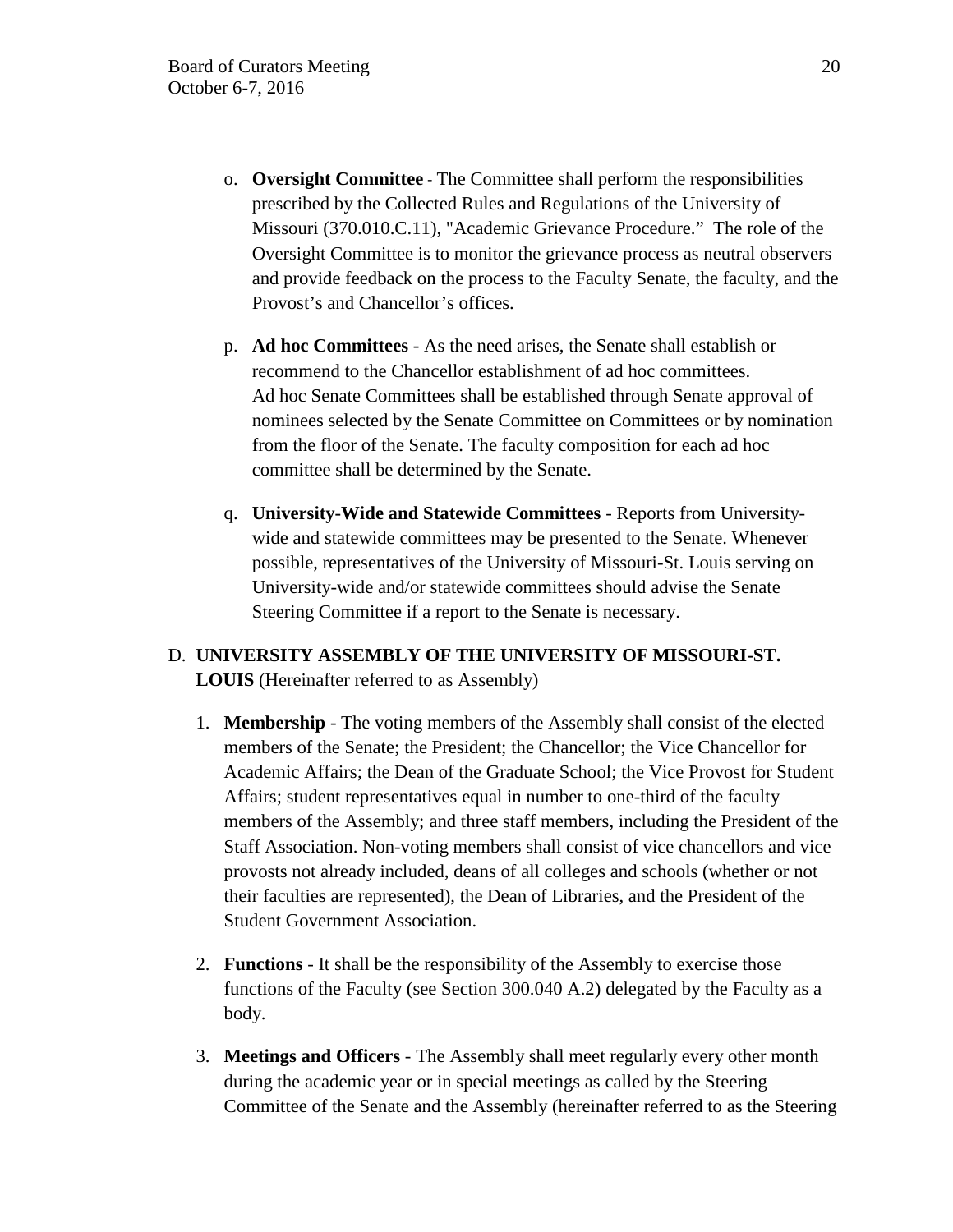Committee). The Steering Committee shall call a special meeting of the Assembly on request of the Chancellor or of any five members of the Assembly. Proceedings in Assembly meetings shall be in accordance with the rules set forth in the most recent edition of Robert's Rules of Order. A quorum shall consist of a majority of elected representatives.

- a. The elected officers of the Assembly shall be the same as those for the Senate.
- b. The Chairperson, or in the Chairperson's absence a voting member of the Assembly designated by the Chairperson, shall be the presiding officer at each meeting of the Assembly.
- 4. **Committees of the Assembly** All members of the eligible faculty, Administration, and Staff shall be eligible to serve on Assembly committees. Students who satisfy the eligibility requirements for service on the Assembly shall also be eligible to serve on Assembly committees. The standing committees of the Assembly shall be elected each year at the second organizational meeting of the Senate.

The Assembly shall establish the following standing committees:

- a. **Administrator Evaluation** The Committee shall annually conduct an evaluation of administrators on the UM-St. Louis campus.
- b. **Budget and Planning Committee** The Committee shall examine general budgetary allocations and priorities, shall consider questions relating to the development of the University of Missouri-St. Louis and to the University of Missouri as a whole, and shall make recommendations on development and fiscal matters to the Chancellor. The Committee shall report on its work at each Assembly and each Senate meeting.
- c. **Committee on Recruitment, Admissions, Retention, and Student Financial Aid** - The Committee shall:
	- (1) Monitor processes associated with recruitment, admissions, retention, and student financial aid and facilitate reporting to the Assembly.
	- (2) Recommend policies and procedures to the Assembly, the Dean of Enrollment, the Director of Student Retention Services, and the Director of Student Financial Aid regarding recruitment, admissions, retention, and student financial aid.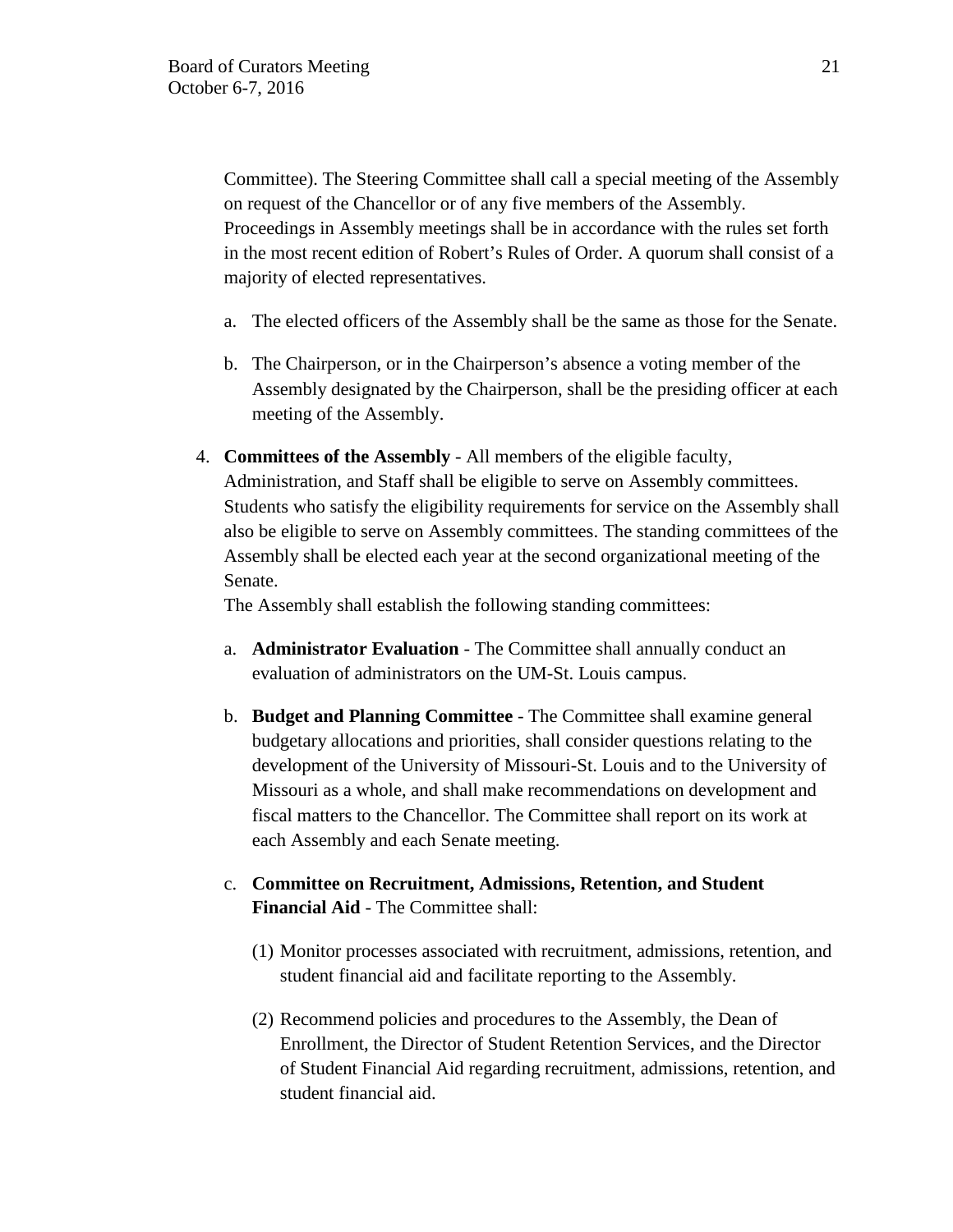- (3) Facilitate discussion with administrators and students on policies and procedures regarding scholarships, advisement and appeals.
- d. **Committee on Student Affairs** The Committee on Student Affairs shall be responsible for recommending and reviewing policy in the areas of nonacademic regulations and student services, and for advising the Vice Provost for Student Affairs. The responsibilities of the Committee may be exercised by subcommittees established in any of the above areas. Faculty and staff members with administrative responsibilities in these areas shall be members of the subcommittees dealing in those areas. This charge does not contradict nor supersede the explicit charge of any of the other standing committees of the Assembly.
- e. **Committee on Student Publications** The Committee on Student Publications shall be responsible for recommending and reviewing policy concerning student publications which are directly funded by the University. This charge does not contradict nor supersede the explicit charge of any of the other standing committees of the Assembly.
- f. **Committee on Physical Facilities, Space, and General Services** The Committee shall have the general responsibility for recommending to the Assembly policies and procedures in the areas of campus facilities and general services. It shall act in an advisory and fact-finding capacity for the planning of physical facilities, review and report priority matters relating to maintenance, construction, and support services to the Assembly, and review and process complaints and suggestions regarding physical facilities and services.

The Committee shall be responsible for formulating long-range space recommendations including the type and amount of space needed, and priorities. Proposals for a long-term or campus-wide nature will be brought to the Assembly for discussion, debate, and ultimate recommendation to the Chancellor.

Allocation of existing unused space will be recommended to the Chancellor by the Committee and reported to the Assembly.

g. **Committee on Information Technology** – The Committee shall be responsible for general policy issues regarding campus information technology.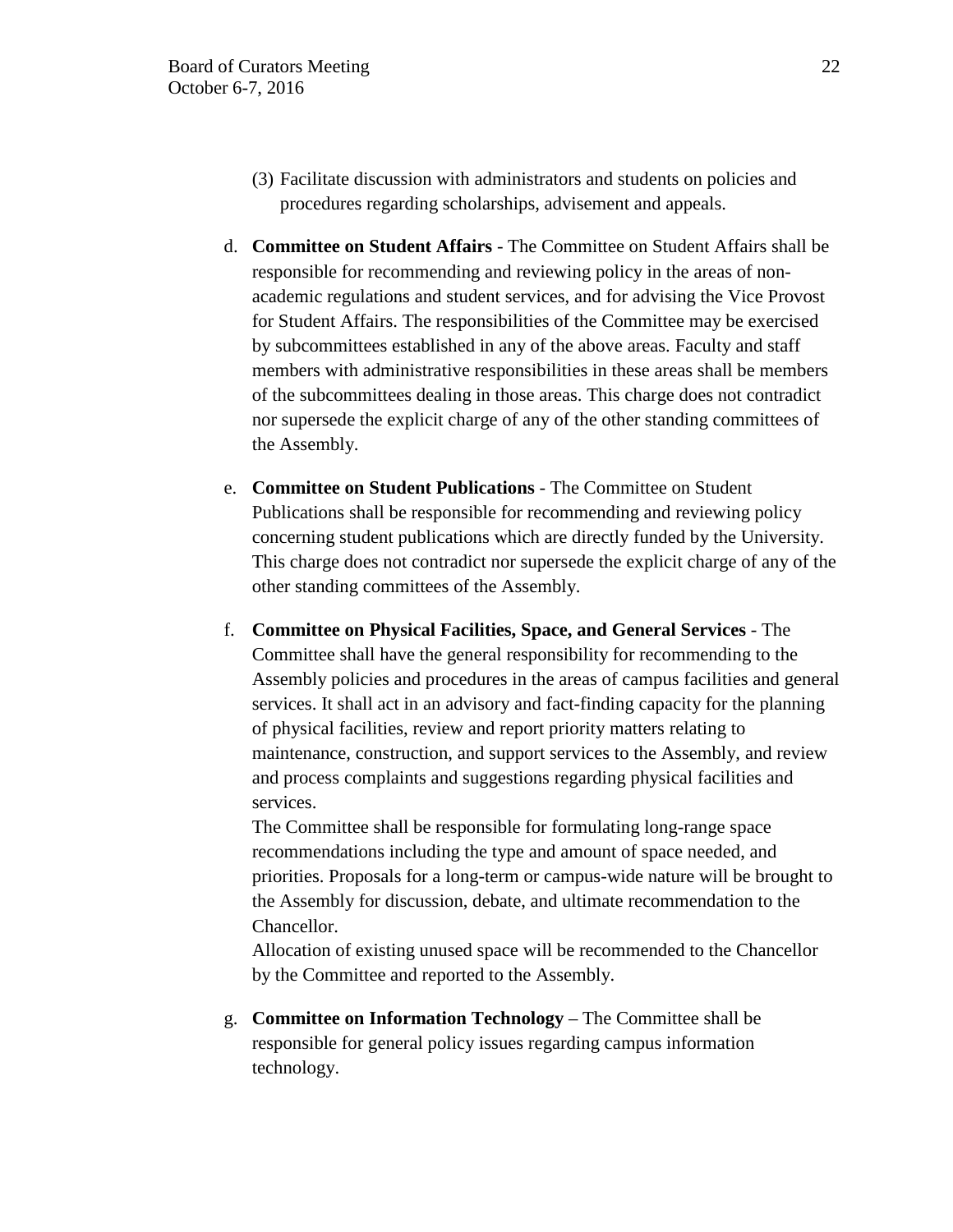h. **Ad hoc Committees** - As the need arises, the Assembly shall establish or recommend to the Chancellor establishment of ad hoc committees. Ad hoc Assembly committees shall be established through Assembly approval of nominees selected by the Senate/Assembly Committee on Committees or by nomination from the floor of the Assembly. The composition for each ad hoc committee shall be determined by the University Assembly.

# E. **AMENDMENTS**

- 1. Proposed changes to these Bylaws shall be submitted to, or initiated by, the Bylaws and Rules Committee, which will follow the relevant procedures outlined above (C.2.1) and then provide them in written form to the Senate or Assembly as appropriate. The appropriate body shall then recommend passage or rejection of the proposed amendment(s) by majority vote. Upon passage of an amendment by the Senate or Assembly, the Chancellor shall submit the proposed change to the Faculty of the University of Missouri-St. Louis for a vote at the Spring Faculty Meeting. Bylaw changes recommended by the Senate or Assembly shall be adopted by a majority of votes cast by the Faculty. Any amendments or modifications shall be presented by the Chancellor through the President to the Board of Curators for its approval before becoming effective.
- 2. Senate Operating Rules may be amended by majority vote of the Senate.
- 3. Assembly Operating Rules may be amended by majority vote of the Assembly.
- 6. Sole Source, Integrated Surface Nano Analysis System, MU –

That the University of Missouri-Columbia (MU) be authorized to purchase Integrated Surface Nano Analysis System from SPECS Inc. at a total cost of \$667,130.00.

Funding is as follows:

Department of Physics start up research funding, MU \$667,130.00

- 7. Sole Source, Ambulance Purchase for MU Health Care, MU see Finance Committee
- 8. Sole Source, GeneSeek Genotyping Services, MU -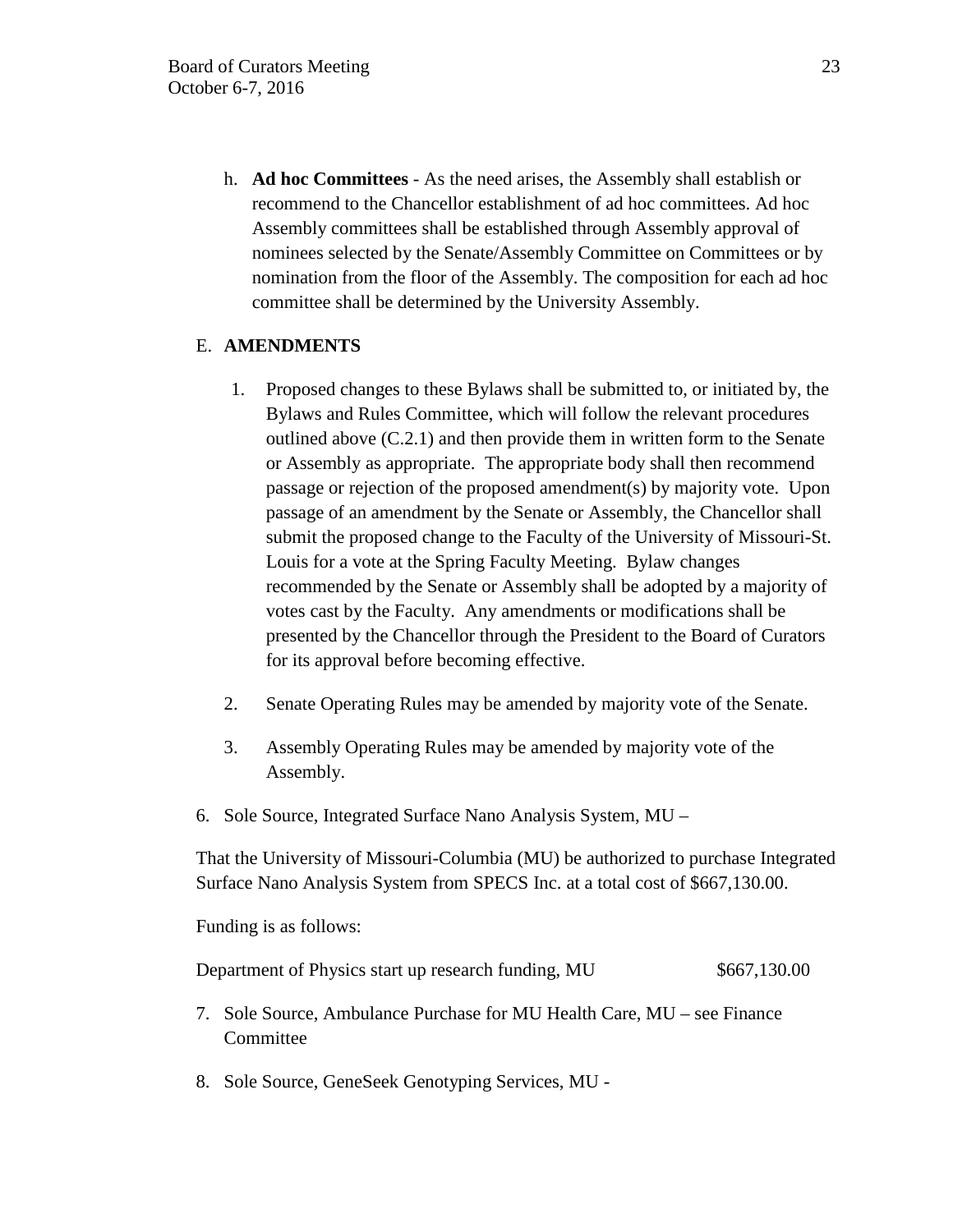That the University of Missouri-Columbia (MU) be authorized to purchase GeneSeek Genotyping Services from GeneSeek Inc. at a total cost of \$685,440.00.

Funding is as follows:

 USDA grant award, "Identifying Local Adaption and \$685,440.00 Creating Region-Specific Genomic Predictions in Beef Cattle (USDA Grant No. 2016-68004-24827)

9. Amendment, Collected Rules and Regulations 140.012, Investment Policy for General Pool, UM –

# **Collected Rules and Regulations Chapter 140: Investments 140.012 Investment Policy for General Pool**

Bd. Min. 12-6-91; Amended Bd. Min. 12-9-93; Amended Bd. Min. 11-14-94; Amended Bd. Min. 12-13-96; Amended Bd. Min. 9-26-97; 1-21-98; Revised 2-01-00; Amended Bd. Min. 9-27-02; Amended Bd. Min. 11-22-02; Revised 1-5-04; Amended Bd. Min. 9-9-04; Amended Bd. Min. 1-26-07; Amended Bd. Min.2-6-09; Amended Bd. Min. 6-5-09; Amended Bd. Min.6-17-11; Revised in entirety, Bd. Min. 6-26-12. (Note: Board approval on 6-26-12 replaced previous rules 140.010, 140.011, 140.012 and 140.013 with new language and reissued new rules 140.010 through 140.016.) Amended Bd. Min. 1-31-13; Amended Bd. Min. 6-25-15; Amended Bd. Min. 10-1-15; Amended Bd. Min. 10-7-16.

- A. **Introduction** The General Pool represents the University's cash and reserves, both restricted and unrestricted, including, but not limited to, operating funds, auxiliary funds, service operations funds, self-insurance funds, debt service funds, and plant funds.
- B. **Responsibilities and Authorities** See CRR 140.010, "*Policy for Management and Oversight of Selected University Investment Pools*"
- C. **Investment Objectives** The General Pool shall be managed in a way that both recognizes and balances the underlying needs of the pool, including, but not limited to, accommodation of University cash flow cyclicality, satisfaction of various ongoing liquidity needs, maximization of risk-adjusted investment returns, diversification and preservation of capital.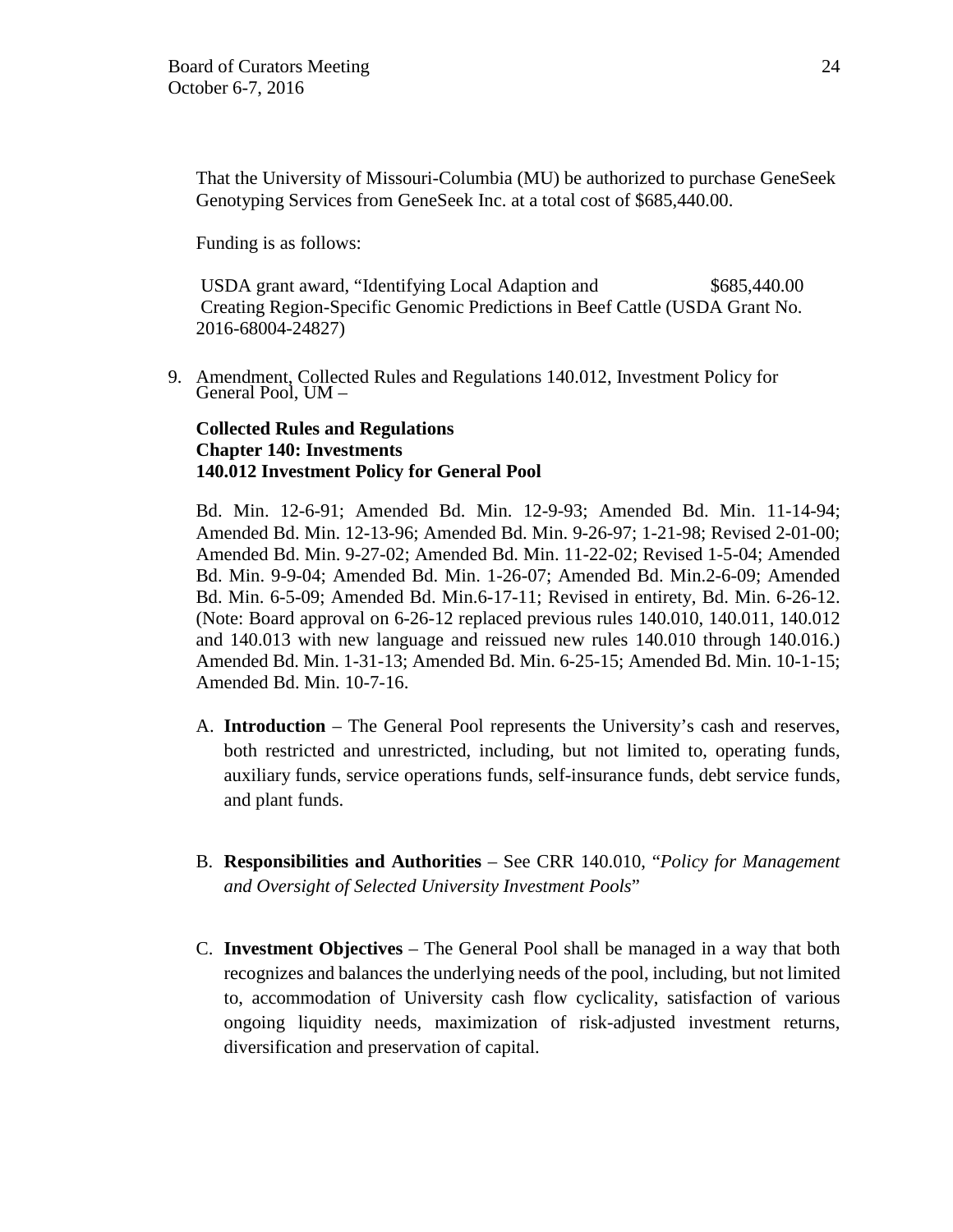D. **Authorized Investments** – The General Pool shall be invested both internally and externally, utilizing the following asset sectors:

| <b>Sector</b>                                              | <b>Management</b>                                       | <b>Limitations</b>                                                                                                                                                                                                                                                                                                                                                                                                                                                                                                                                                                                   |
|------------------------------------------------------------|---------------------------------------------------------|------------------------------------------------------------------------------------------------------------------------------------------------------------------------------------------------------------------------------------------------------------------------------------------------------------------------------------------------------------------------------------------------------------------------------------------------------------------------------------------------------------------------------------------------------------------------------------------------------|
| Cash, Cash<br>Equivalents and<br>Short-Term<br>Investments | Treasurer's<br>Office<br>and<br>External<br>Managers    | Minimum allocation should be<br>determined by the University's overall<br>liquidity needs, including specific self-<br>liquidity needs (if any) of the debt<br>portfolio. No maximum limitation.                                                                                                                                                                                                                                                                                                                                                                                                     |
| U.S. Government<br><b>Securities</b>                       | Treasurer's<br>Office<br>and/or<br>External<br>Managers | Minimum allocation should be<br>determined by the University's overall<br>liquidity needs, including specific self-<br>liquidity needs (if any) of the debt<br>portfolio. No maximum limitation.                                                                                                                                                                                                                                                                                                                                                                                                     |
| <b>Fixed Income</b>                                        | External<br>Managers                                    | Fixed income allocations should be<br>sufficiently diversified across underlying<br>fixed income / credit sectors, and may<br>include both public securities and private<br>credit vehicles; overall risk exposure of<br>fixed income strategies should be<br>consistent with Investment Objectives<br>outlined in 140.012.C. Maximum<br>allocation shall be 55% of the total<br>General Pool; with respect to the cash<br>and cash equivalents sector of the total<br>General Pool, a 12 month average<br>balance shall be used. For all other<br>sectors, actual ending balances shall be<br>used. |
| Absolute Return /                                          | External<br>Managers                                    | Maximum allocation shall be 30% of the<br>total General Pool; with respect to the                                                                                                                                                                                                                                                                                                                                                                                                                                                                                                                    |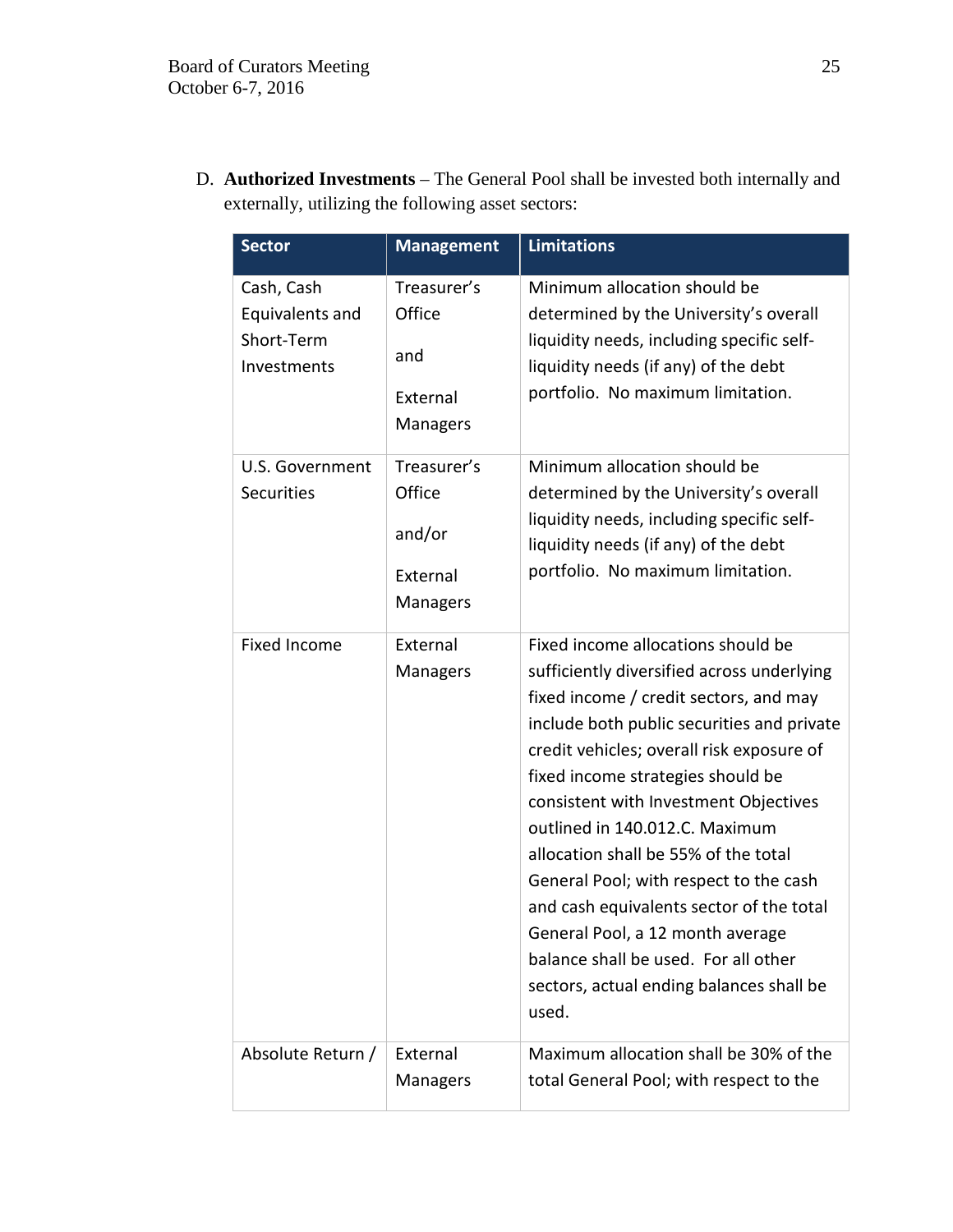| <b>Risk Parity</b>     |                             | cash and cash equivalents sector of the<br>total General Pool, a 12 month average<br>balance shall be used. For all other<br>sectors, actual ending balances shall be<br>used.                                                                                                                                                                                                                                                        |
|------------------------|-----------------------------|---------------------------------------------------------------------------------------------------------------------------------------------------------------------------------------------------------------------------------------------------------------------------------------------------------------------------------------------------------------------------------------------------------------------------------------|
| <b>Venture Capital</b> | External<br><b>Managers</b> | Investments shall be consistent with the<br>University's mission to foster innovation<br>in support of economic development.<br>Maximum allocation shall be \$5 million.<br>Investments require unanimous<br>approval by the Vice President for<br>Finance and Administration, the<br>Treasurer and the Executive Vice<br>President for Academic Affairs, Research<br>and Economic Development in<br>consultation with the President. |

Utilization of external managers shall be consistent with the guidelines established in CRR 140.011, "*Policy for Investment Manager Selection, Monitoring and Retention.*"

- E. **Authorized Instruments for Internally Managed Funds** The University is authorized to use any or all of the following investment instruments for General Pool funds managed internally by the Treasurer's office:
	- 1. Cash, Cash Equivalents and Short-Term Investments
		- a. Repurchase agreements collateralized by U.S. Government and U.S. Government Agency securities.
		- b. Money market funds which are SEC 2a-7 compliant and have received the highest possible rating by at least two Nationally Recognized Statistical Ratings Organizations.
		- c. Commercial paper which has received a rating of at least A1 / P1 / F1 by two of the Nationally Recognized Statistical Ratings Organizations.
		- d. Other short-term investment vehicles of similar quality, with an average duration of one year or less.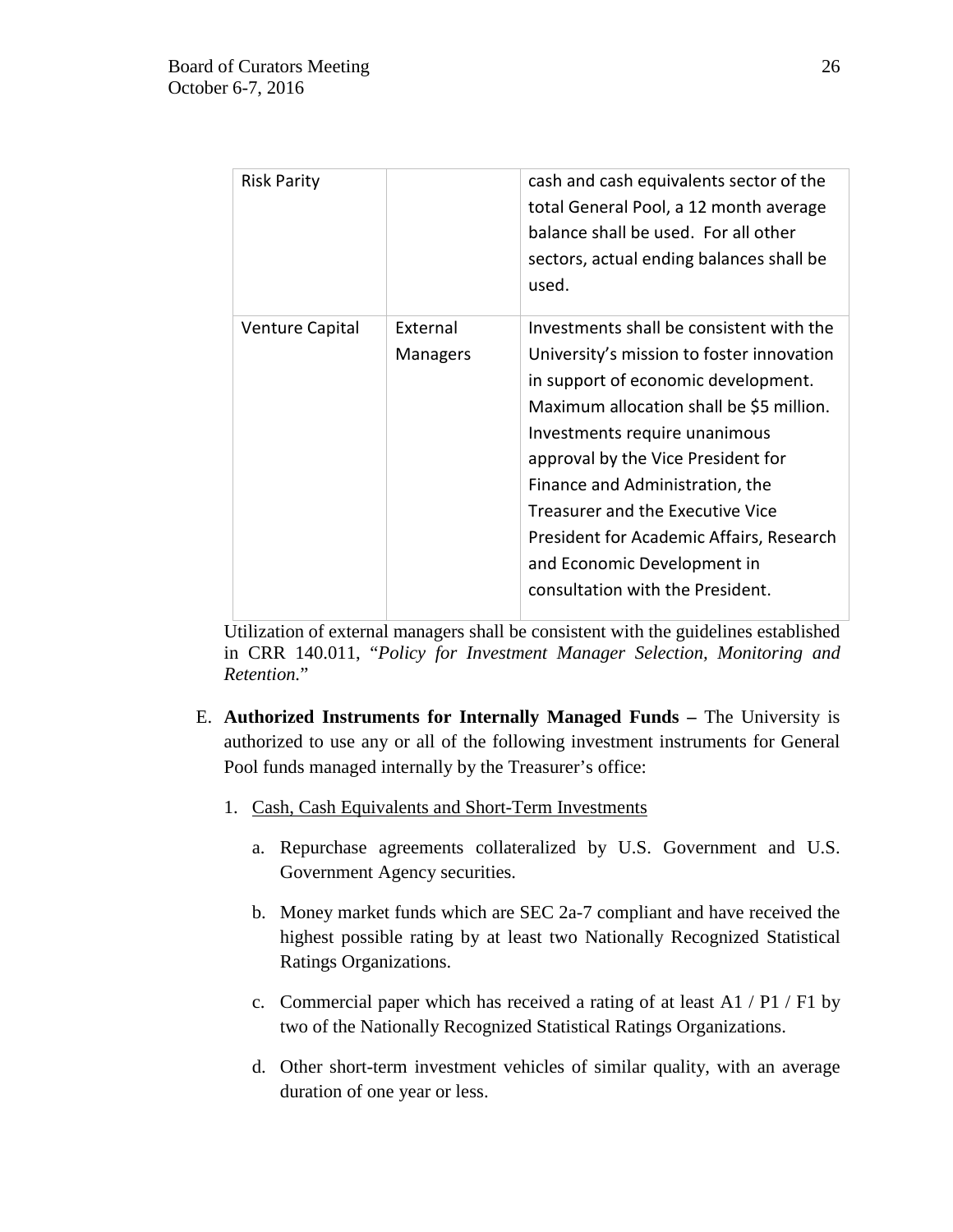- 2. U.S. Government Securities
	- a. U.S. Treasury securities, U.S. Government Agency securities and U.S. Government guaranteed securities, including but not limited to: all direct obligations of the U.S. Government, Federal Farm Credit Banks, Federal Home Loan Banks, Federal National Mortgage Association, and Federal Home Loan Mortgage Corporation.

# F. **Risk Management**

- 1. The Treasurer shall establish and implement procedures to:
	- a. Monitor the ongoing risk exposure of the General Pool, which should be consistent with the Investment Objectives outlined in 140.012.C. To the extent risk exposure begins to exceed expectations, given Investment Objectives outlined in Section 140.012.C, the Treasurer shall take steps to reduce risk exposure to tolerable levels.
	- b. Maintain appropriate reserves within the General Pool to adequately manage through periods of market volatility.
	- c. Regularly monitor and forecast the University's cash flows.
- 2. The Treasurer shall establish contingency plans for unanticipated market / liquidity events.
- G. **Excluded Instruments –** The General Pool shall not be deemed to include, and the limitations contained herein shall not be deemed applicable to, any program-related funds, instruments, and assets not held primarily for investment such as interests governed by CRR 70.070, "*Entrepreneurial Activity*."
- 10. Project Approval, Lowry Mall Repair and Upgrade Steam Tunnel, MU –

the project approval for the Lowry Mall – Repair and Upgrade Steam Tunnel project for the University of Missouri-Columbia. Funding of the project budget is from:

| <b>Campus Utility Funds</b> | \$6,857,942 |
|-----------------------------|-------------|
| <b>Total Funding</b>        | \$6,857,942 |

11. Investment Consultant Annual Approval, UM –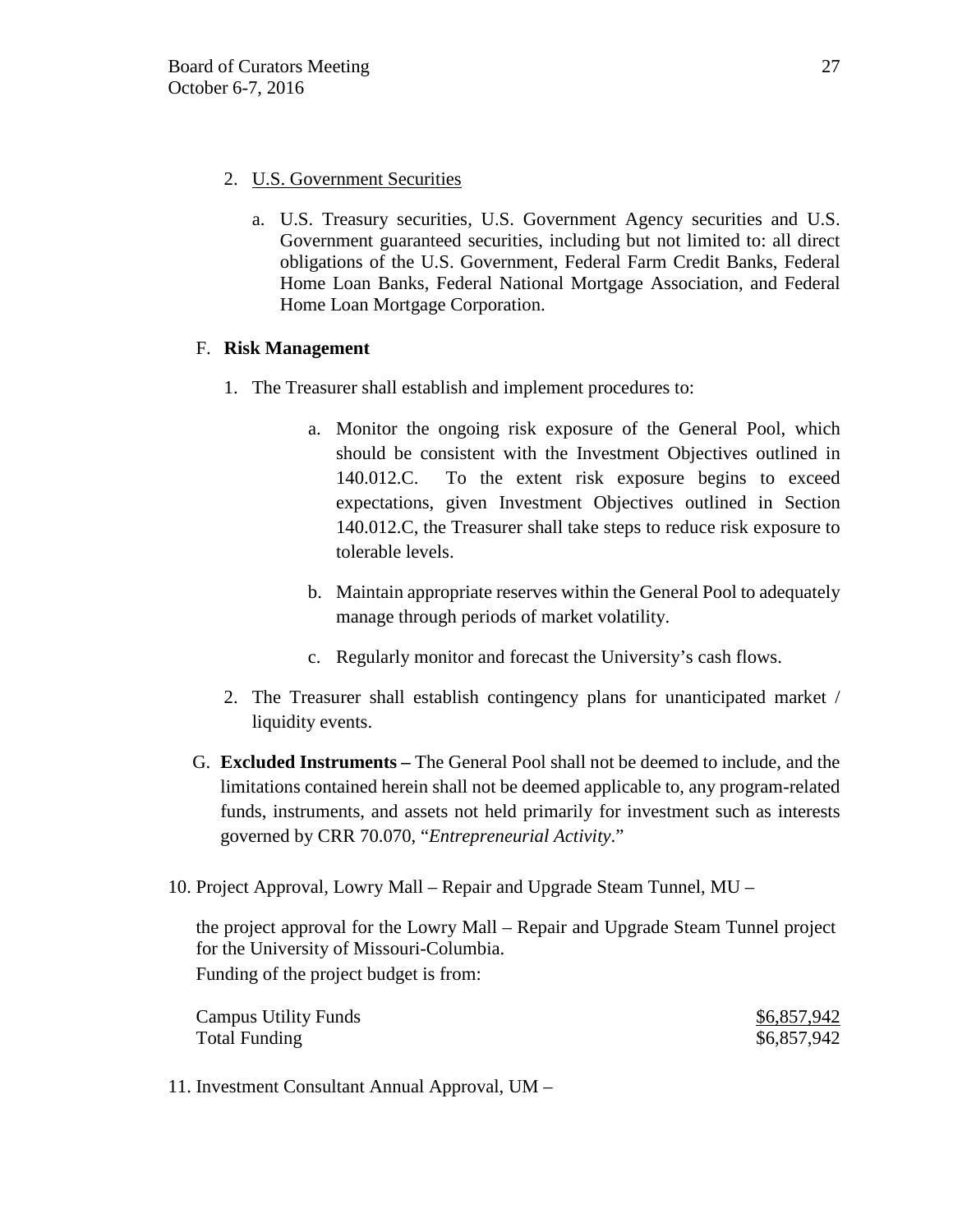That the investment consulting firm, Verus, be retained for one year.

12. Project Approval, Memorial Student Union – Maintenance Repairs and Second Floor Renovation to North Wing; Life Safety Upgrades to North, South and AP Green Chapel, MU –

That the project approval for the Memorial Student Union Maintenance and Repairs and Second Floor Renovation to North Wing; Life Safety Upgrades to North, South, and AP Green Chapel project for the University of Missouri-Columbia be approved.

| Funding of the project budget is from:         |              |
|------------------------------------------------|--------------|
| <b>Student and Auxiliary Services Reserves</b> | \$12,444,000 |
| <b>Campus Facilities Funding</b>               | \$20,000     |
| <b>Campus Dining Funding</b>                   | \$36,000     |
| <b>Total Funding</b>                           | \$12,500,000 |

13. Project Approval, East Campus Plant Growth Facilities Complex – Phase One, MU – see Finance Committee.

# **General Business**

University of Missouri System Interim President's Report – presented by Interim President Middleton

# Good and Welfare of the Board

Draft December 8-9, 2016 Board of Curators meeting agenda – no discussion (on file)

The public session of the Board meeting recessed at 9:40 A.M. on Friday, October 7, 2016.

# **Executive Session**

A meeting of the University of Missouri Board of Curators was reconvened in executive session at 10:15 A.M., on Friday, October 7, 2016, in Room 402 of the Student Union on the University of Missouri – Kansas City campus, Kansas City, Missouri, pursuant to public notice given of said meeting. Curator Pamela Q. Henrickson, Chair of the Board of Curators, presided over the meeting.

Present The Honorable Donald L. Cupps The Honorable Maurice B. Graham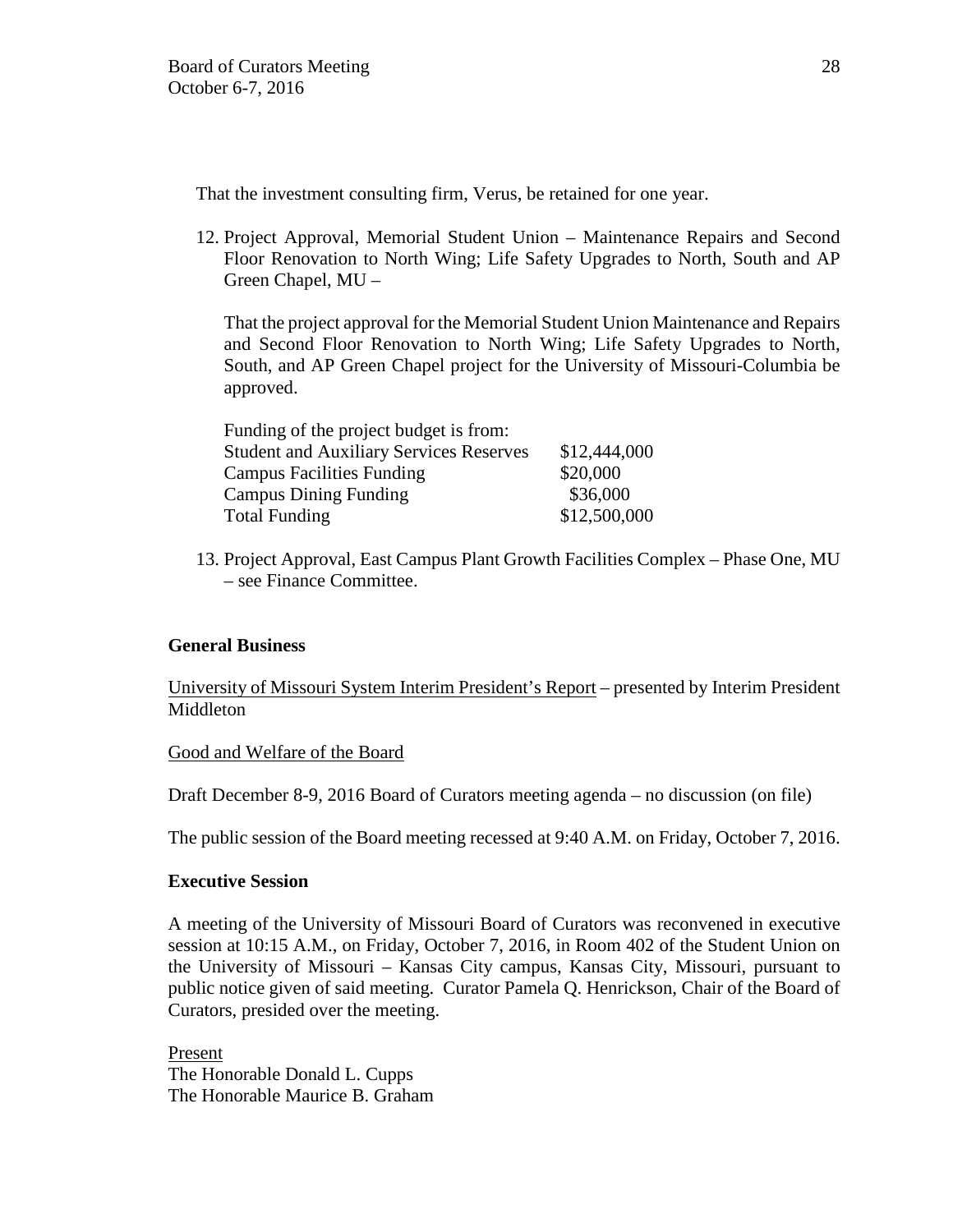Board of Curators Meeting 29 October 6-7, 2016

The Honorable Pamela Q. Henrickson The Honorable Mary E. Nelson The Honorable John R. Phillips The Honorable Phillip H. Snowden The Honorable Jon T. Sundvold The Honorable Thomas R. Voss

The Honorable David L. Steelman was absent.

Also Present Mr. Michael A. Middleton, Interim President Mr. Stephen J. Owens, General Counsel Ms. Cindy S. Harmon, Secretary of the Board of Curators Mr. G. Patrick Graham, Student Representative to the Board of Curators

## **General Business**

### **Consent Agenda – Executive Session**

- 1. Curators' Distinguished Professor, Scott Cairns, MU
- 2. Curators' Distinguished Professor, David Pintel, MU
- 3. Curators' Distinguished Professor, Christopher Wikle, MU
- 4. Curators' Distinguished Teaching Professor, Xiaoping Du, S&T
- 5. Curators' Distinguished Professor, Thomas Vojta, S&T
- 6. Curators' Distinguished Professor, Muthanna Al-Dahhan, S&T
- 7. Relinquish Curators' Distinguished Professor Title, Richard Brow Administrative Appointment, S&T
- 8. Property Sale/Grant of Easement/Property Lease, 240 acres of land located south of Research Park Drive within the Missouri Research Park Center, St. Charles, Missouri, UM
- 9. Re-approval of Property Sale, University Forest Environmental Education Center, Wappapello, Missouri, MU
- 10. Waiver, Attorney Client Privileged Letter, Curator Jon Sundvold

Roll call vote of the full Board:

Curator Cupps voted yes. Curator Graham was absent for vote. Curator Henrickson voted yes. Curator Nelson voted yes. Curator Phillips voted yes.

Curator Snowden voted yes.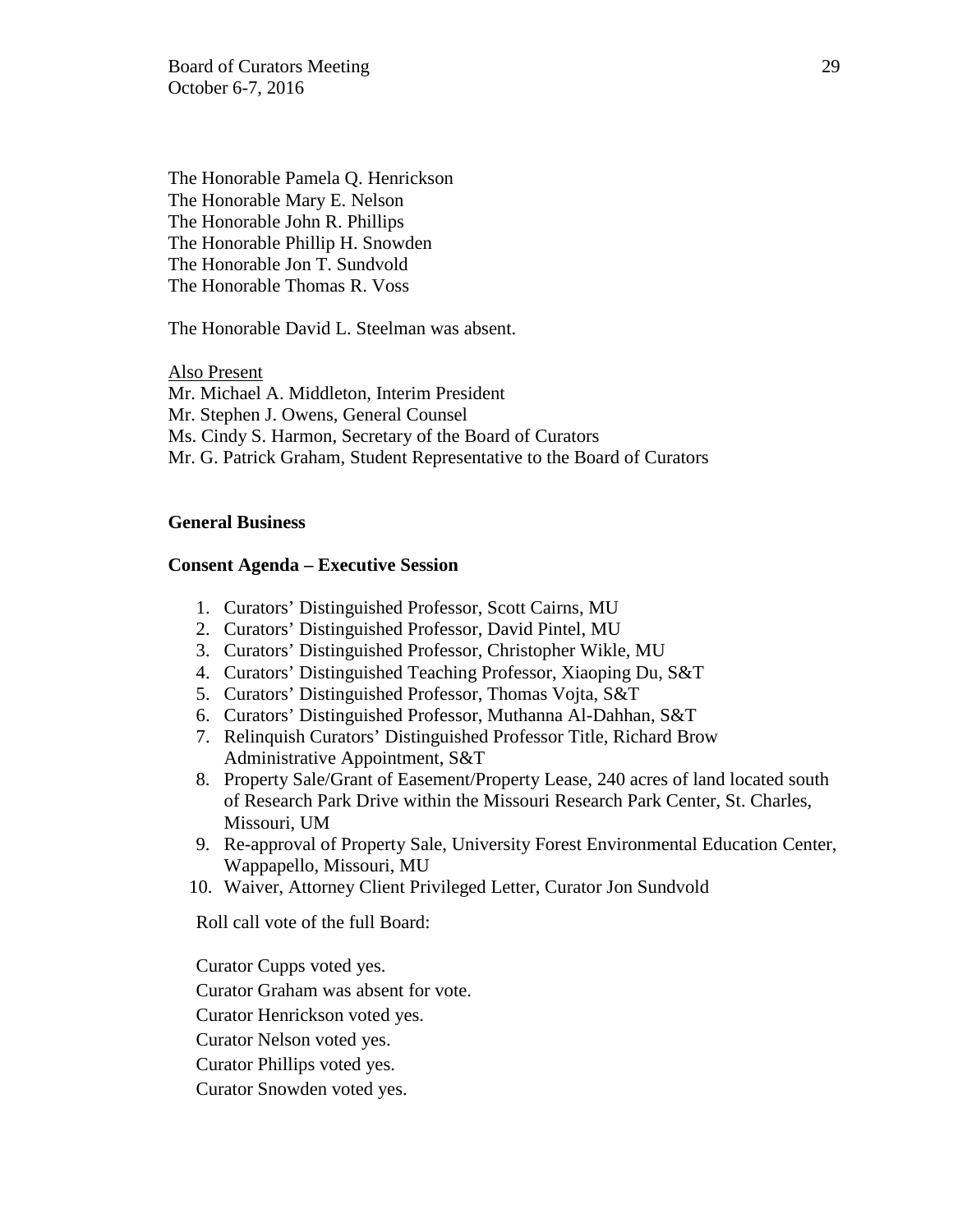Curator Steelman was absent. Curator Sundvold voted yes. Curator Voss voted yes.

The motion carried.

1. Curators' Distinguished Professor, Scott Cairns, MU –

that upon the recommendation of Interim Chancellor Hank Foley the Provost, and the Interim Vice President of Academic Affairs, it is recommended that Professor Scott Cairns be named to the position University of Missouri Curators' Distinguished Professor, effective and backdated to September 1, 2016. Professor Cairns will receive a \$10,000 annual stipend as long as he holds this position. \$5,000 will go to increased compensation (salary and benefits less applicable taxes) with the remaining \$5,000 available for professional expenses associated with his teaching, research, or creative activities. In accordance with Collected Rules and Regulations, 320.070, this appointment is for a period of five years which may be renewed at the discretion of the Chancellor.

The complete nomination record is on file in the Office of Academic Affairs.

2. Curators' Distinguished Professor, David Pintel, MU –

that upon the recommendation of Interim Chancellor Hank Foley the Provost, and the Interim Vice President of Academic Affairs, it is recommended that Professor David Pintel be named to the position University of Missouri Curators' Distinguished Professor, effective and backdated to September 1, 2016. Professor Pintel will receive a \$10,000 annual stipend as long as he holds this position. \$5,000 will go to increased compensation (salary and benefits less applicable taxes) with the remaining \$5,000 available for professional expenses associated with his teaching, research, or creative activities. In accordance with Collected Rules and Regulations, 320.070, this appointment is for a period of five years which may be renewed at the discretion of the Chancellor.

The complete nomination record is on file in the Office of Academic Affairs.

3. Curators' Distinguished Professor, Christopher Wikle, MU –

that upon the recommendation of Interim Chancellor Hank Foley the Provost, and the Interim Vice President of Academic Affairs, it is recommended that Professor Christopher Wikle be named to the position University of Missouri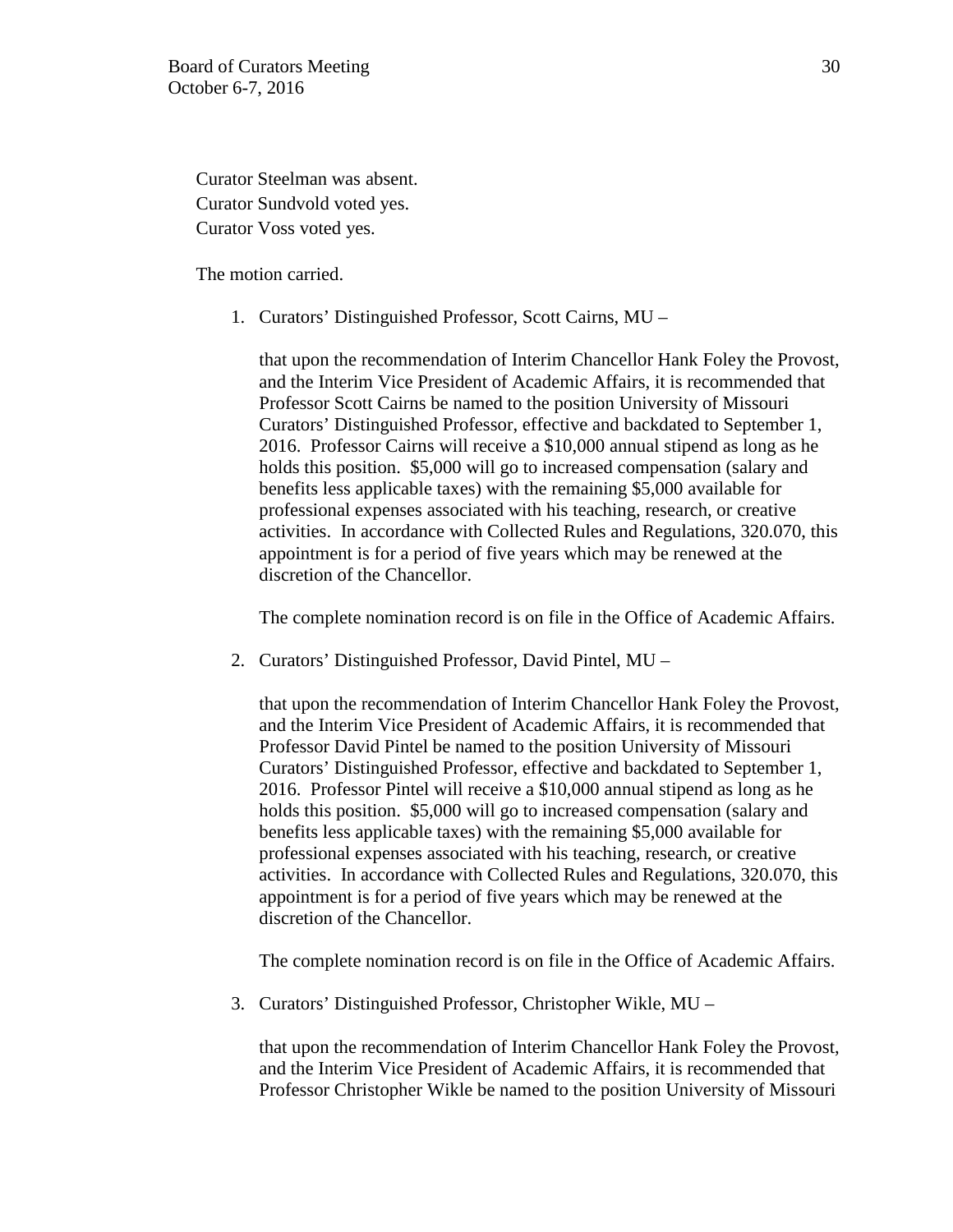Curators' Distinguished Professor, effective and backdated to September 1, 2016. Professor Wikle will receive a \$10,000 annual stipend as long as he holds this position. \$5,000 will go to increased compensation (salary and benefits less applicable taxes) with the remaining \$5,000 available for professional expenses associated with his teaching, research, or creative activities. In accordance with Collected Rules and Regulations, 320.070, this appointment is for a period of five years which may be renewed at the discretion of the Chancellor.

The complete nomination record is on file in the Office of Academic Affairs.

4. Curators' Distinguished Teaching Professor, Xiaoping Du, Missouri S&T –

that upon the recommendation of Chancellor Cheryl Schrader, the Provost and the Interim Vice President of Academic Affairs, it is recommended that Professor Xiaoping Du be named to the position University of Missouri Curators' Distinguished Teaching Professor, effective January 1, 2017. Professor Du will receive a \$10,000 annual stipend as long as he holds this position. \$5,000 will go to increased compensation (salary and benefits less applicable taxes) with the remaining \$5,000 available for professional expenses associated with his teaching, research or creative activities. In accordance with Collected Rules and Regulations, 320.070 this appointment is for a period of five years which may be renewed at the discretion of the Chancellor.

The complete nomination record is on file in the Office of Academic Affairs.

5. Curators' Distinguished Professor, Thomas Vojta, Missouri S&T –

that upon the recommendation of Chancellor Cheryl Schrader, the Provost and the Interim Vice President of Academic Affairs, it is recommended that Professor Thomas Vojta be named to the position University of Missouri Curators' Distinguished Professor, effective January 1, 2017. Professor Vojta will receive a \$10,000 annual stipend as long as he holds this position. \$5,000 will go to increased compensation (salary and benefits less applicable taxes) with the remaining \$5,000 available for professional expenses associated with his teaching, research or creative activities. In accordance with Collected Rules and Regulations, 320.070 this appointment is for a period of five years which may be renewed at the discretion of the Chancellor.

The complete nomination record is on file in the Office of Academic Affairs.

6. Curators' Distinguished Professor, Muthanna Al-Dahhan, Missouri S&T –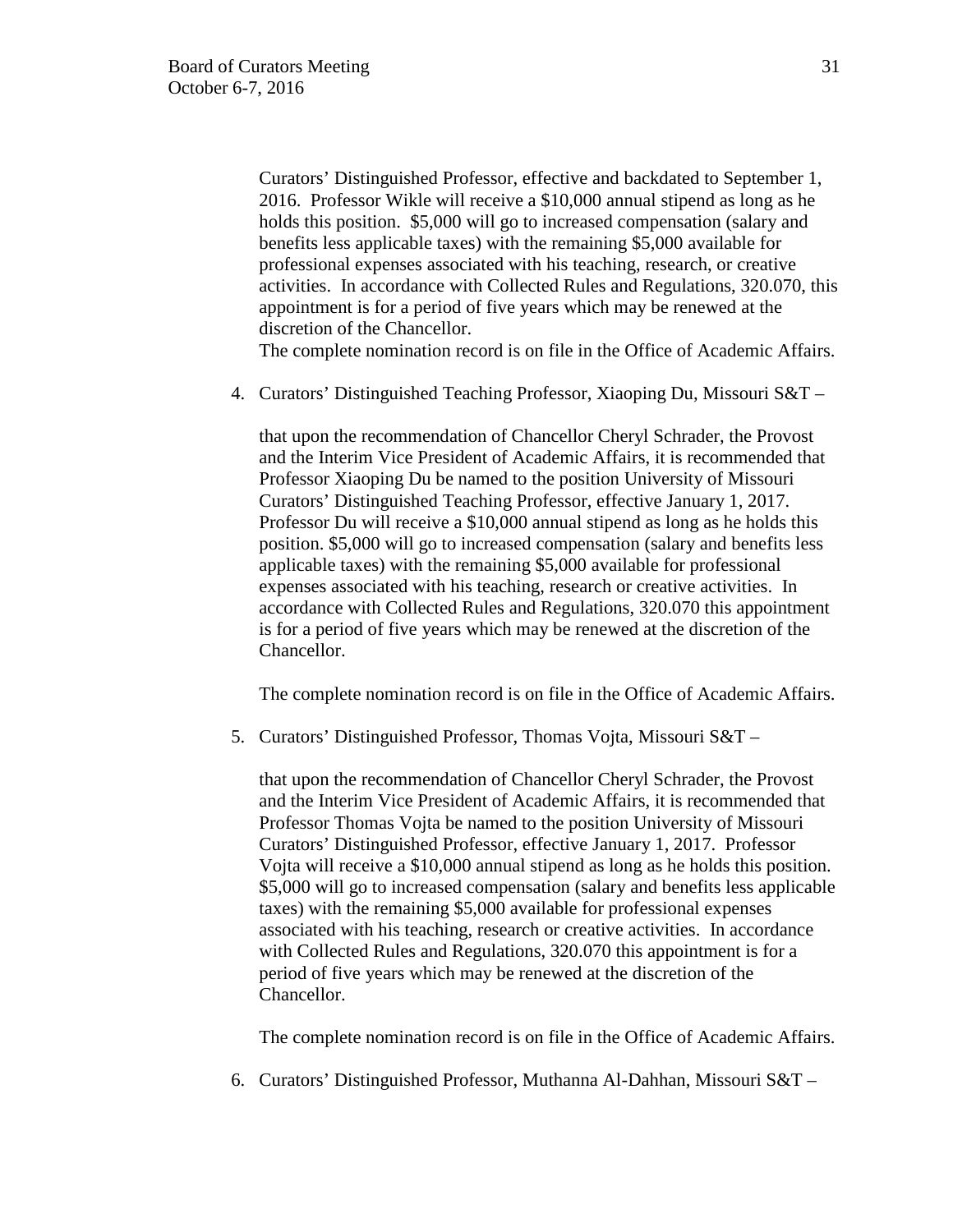that upon the recommendation of Chancellor Cheryl Schrader, the Provost and the Interim Vice President of Academic Affairs, it is recommended that Professor Muthanna Al-Dahhan be named to the position University of Missouri Curators' Distinguished Professor, effective January 1, 2017. Professor Al-Dahhan will receive a \$10,000 annual stipend as long as he holds this position. \$5,000 will go to increased compensation (salary and benefits less applicable taxes) with the remaining \$5,000 available for professional expenses associated with his teaching, research or creative activities. In accordance with Collected Rules and Regulations, 320.070 this appointment is for a period of five years which may be renewed at the discretion of the Chancellor.

The complete nomination record is on file in the Office of Academic Affairs.

7. Relinquishment of the Title Curators' Distinguished Professor for Dr. Richard Brow, Missouri S&T –

that upon the recommendation of Chancellor Schrader and Provost Marley, it is approved that effective October 1, 2016 Richard Brow, Curators' Distinguished Professor, relinquish his title in accordance with section 320.070.D.4.d of the Collected Rules and Regulations so that he may assume the full-time administrative duties and title of Interim Vice Provost and Dean for the College of Engineering and Computing at Missouri University of Science & Technology. Furthermore, it is approved that Professor Brow be permitted to reassume his title of Curators' Distinguished Professor and position upon termination of his appointment as the Interim Vice Provost and Dean for the College of Engineering and Computing.

8. Property Sale/Grant of Easment/Property Lease, 240 acres of land located south of Research Park Drive within the Missouri Research Park Center, St. Charles, Missouri, UM –

that the Vice President for Finance be authorized to:

- 1. negotiate and sell, at or above appraised value, up to 240 acres of land ("Subject Property"), in whole or part, located south of Research Park Drive within the Missouri Research Park to NT Home Builders, LLC or its assigns ("Developer");
- 2. grant access, utility and other easements as deemed appropriate, to be confirmed by survey acceptable to the University to facilitate the development of the Subject Property;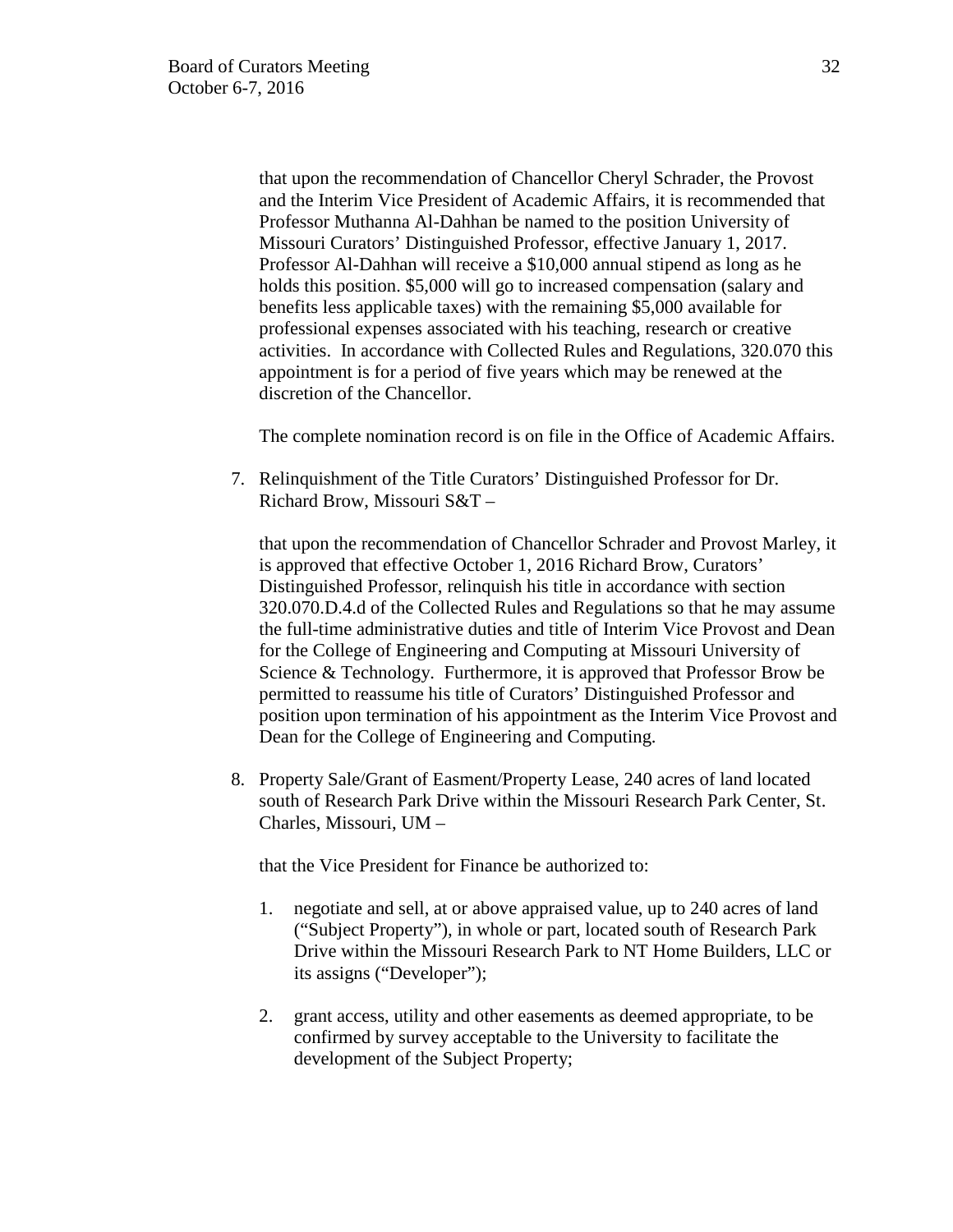3. and amend that Ground Lease dated May 27, 1993, amended by that First Amendment dated June 8, 1993, Second Amendment dated June 10, 1993, Third Amendment dated July 8, 1993, and Fourth Amendment dated May 1, 1995 (the "Lease") between The Curators of the University of Missouri and Whitwalt Joint Venture or its assigns, to facilitate the release and sale of land encumbered by the Lease but included in the Subject Property,

at Missouri Research Park, for the University of Missouri System.

Proceeds from the sale will be utilized by the Office of Academic Affairs, Research and Economic Development for the following purposes, with onethird being allotted to each:

- 1. Reduction of the Discovery Ridge Research Park debt
- 2. Contribution to the Weldon Springs endowment
- 3. Advance technology transfer through various funded initiatives
- 9. Re-approval of Property Sale, University Forest Environmental Education Center, Wappapello, Missouri, MU –

that the Vice President for Finance be authorized to negotiate and sell, at or above appraised land value, approximately 160 acres of land and buildings known as University Forest Environmental Education Center located in Wappapello, Missouri, for the University of Missouri-Columbia.

Gross sale proceeds less the usual costs associated with the sale of real estate and the cost of improvements made to the land by the University (up to the value received for those improvements) will be credited to the State Seminary Fund. Under the Morrill Act, the University of Missouri-Columbia receives ¾ of the annual interest from the State Seminary Fund, to be used for the College of Agriculture, Food and Natural Resources. Missouri University of Science and Technology receives the balance of the annual interest to be used for Mines and Metallurgy.

10. Waiver, Attorney Client Privileged Letter, Curator Jon T. Sundvold –

That the attorney-client privilege be waived for 1) the legal advice contained in the June 20, 2016 opinion letter prepared by General Counsel Stephen J. Owens; and 2) the letter itself.

President's Report on Contracts and Personnel – presented by Interim President Middleton.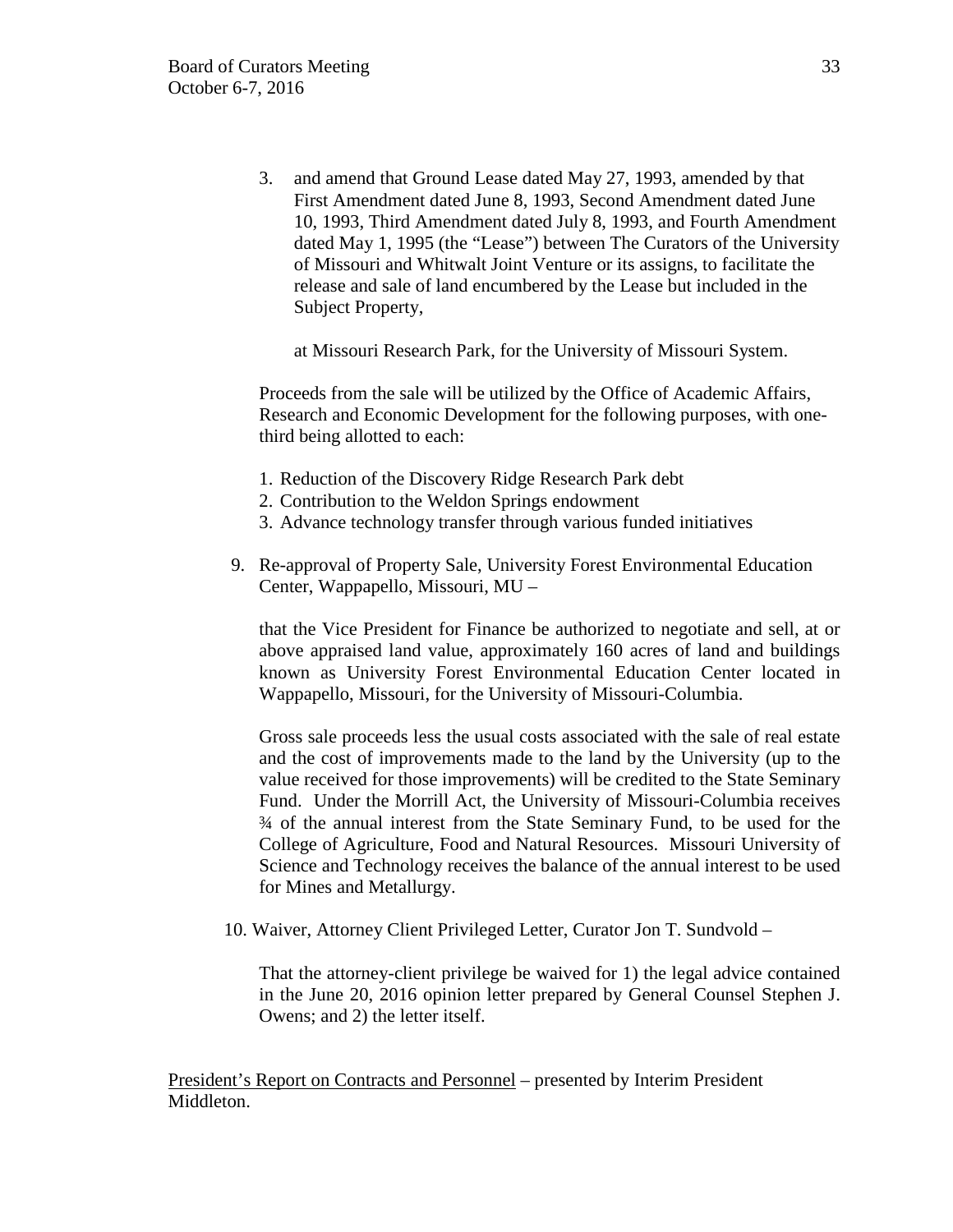## **Compensation and Human Resources – Executive Session**

# Annual Performance Review, General Counsel Stephen J. Owens – presented by Curator Phillips

At the request of Stephen J. Owens, it was moved by Curator Phillips and seconded

by Curator Voss, that the Board of Curators approve his request that he receive no increase

to his base salary for the period of September 1, 2015 through August 31, 2016.

Roll call vote of Board:

Curator Cupps voted yes. Curator Graham voted yes. Curator Henrickson voted yes. Curator Nelson voted yes. Curator Phillips voted yes. Curator Snowden voted yes. Curator Steelman was absent. Curator Sundvold voted yes. Curator Voss voted yes.

The motion carried.

# Annual Performance Goals, General Counsel Owens – presented by Curator Phillips

It was recommended by the Compensation and Human Resources Committee, moved by Curator Phillips and seconded by Curator Cupps, that the performance goals for General Counsel Owens for the period September 1, 2016 through August 31, 2017 be approved as presented and amended at the October 6-7, 2016 meeting.

Roll call vote of Board of Curators:

Curator Cupps voted yes.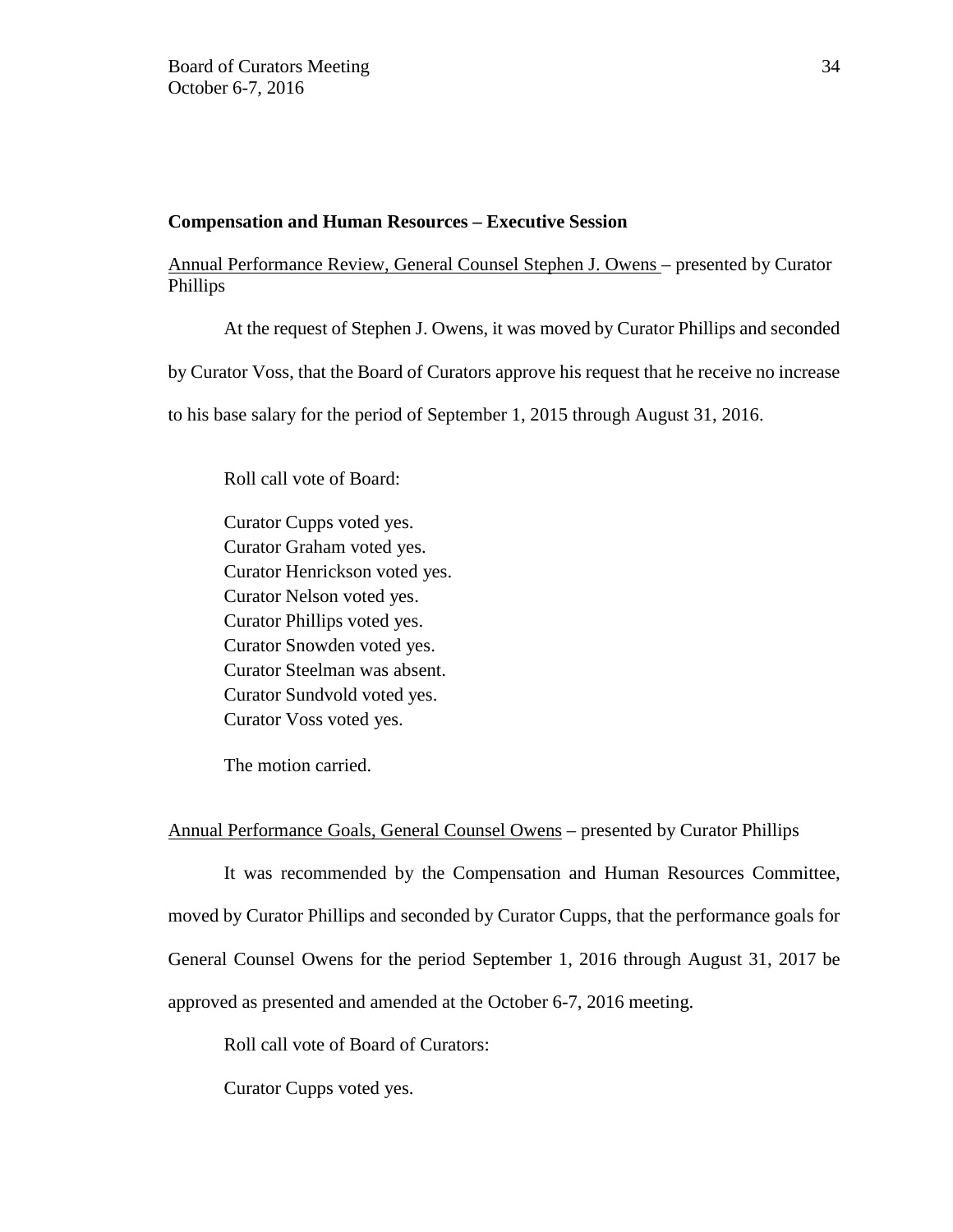Curator Graham voted yes. Curator Henrickson voted yes. Curator Nelson voted yes. Curator Phillips voted yes. Curator Snowden voted yes. Curator Steelman was absent. Curator Sundvold voted yes. Curator Voss voted yes.

The motion carried.

#### **General Business**

General Counsel's Report – presented by General Counsel Owens

President's Report on Personnel and Contracts – presented by Interim President Michael Middleton

Litigation Report – presented by General Counsel Owens

It was moved by Curator Cupps and seconded by Curator Graham, that the meeting

of the Board of Curators, October 6-7, 2016, be adjourned.

Roll call vote:

Curator Cupps voted yes. Curator Graham voted yes. Curator Henrickson voted yes. Curator Nelson voted yes. Curator Phillips voted yes. Curator Snowden voted yes. Curator Steelman was absent. Curator Sundvold voted yes. Curator Voss voted yes.

The motion carried.